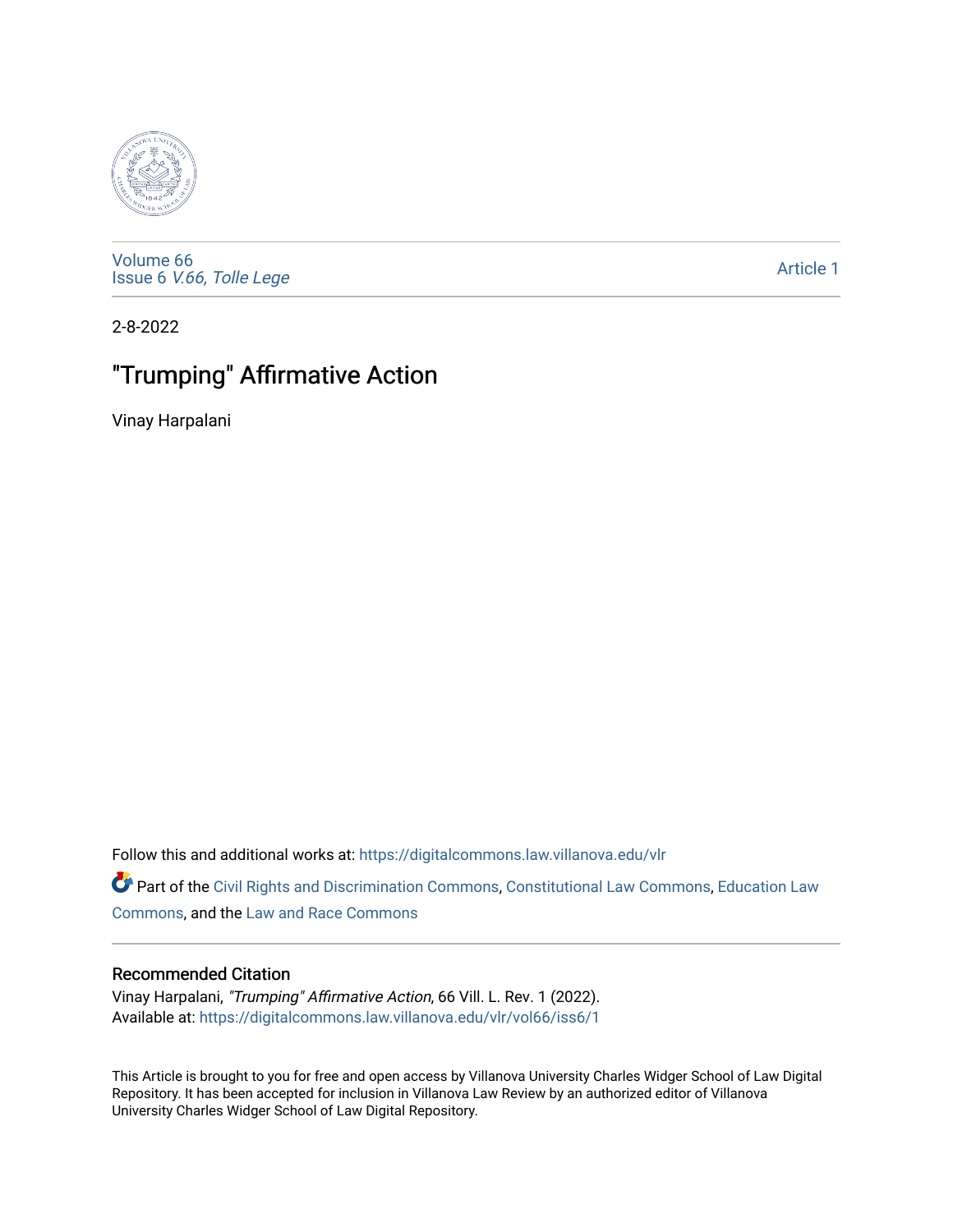#### VINAY HARPALANI\*

#### ABSTRACT

This Essay examines the Trump administration's actions to eliminate affirmative action, along with the broader ramifications of these actions. While former-President Trump's judicial appointments have garnered much attention, the Essay focuses on the actions of his Department of Justice, Civil Rights Division. It lays out the Department of Justice's investigations of Harvard and Yale, highlighting how they have augmented recent lawsuits challenging race-conscious admissions policies by Students for Fair Admissions. It considers the timing of the DOJ's actions, particularly with respect to *Students for Fair Admissions, Inc. v. President & Fellows of Harvard College*. It examines the strategies used by Students for Fair Admissions and the Department of Justice—how they have used Asian American plaintiffs and forced universities to reveal information about their admissions processes—and considers the broader social and political impact of these strategies. The Essay also analyzes how the litigation challenging affirmative action has employed ambiguities in prior cases involving race-conscious university admissions. Although President Joe Biden's administration can undo some of the Department of Justice's actions, these actions have set the stage for affirmative action to be "trumped."

<sup>\*</sup> Copyright © 2021 by Vinay Harpalani, Associate Professor of Law and Henry Weihofen Professor at the University of New Mexico School of Law. J.D., 2009, New York University School of Law; Ph.D., 2005, University of Pennsylvania. I thank Professor Stacy Hawkins for her helpful feedback on this Essay. Additionally, editors of the *Villanova Law Review Tolle Lege*—Hannah Schroer, Anna Glorioso, and Pat Smith—did an outstanding job editing this Essay and suggesting revisions.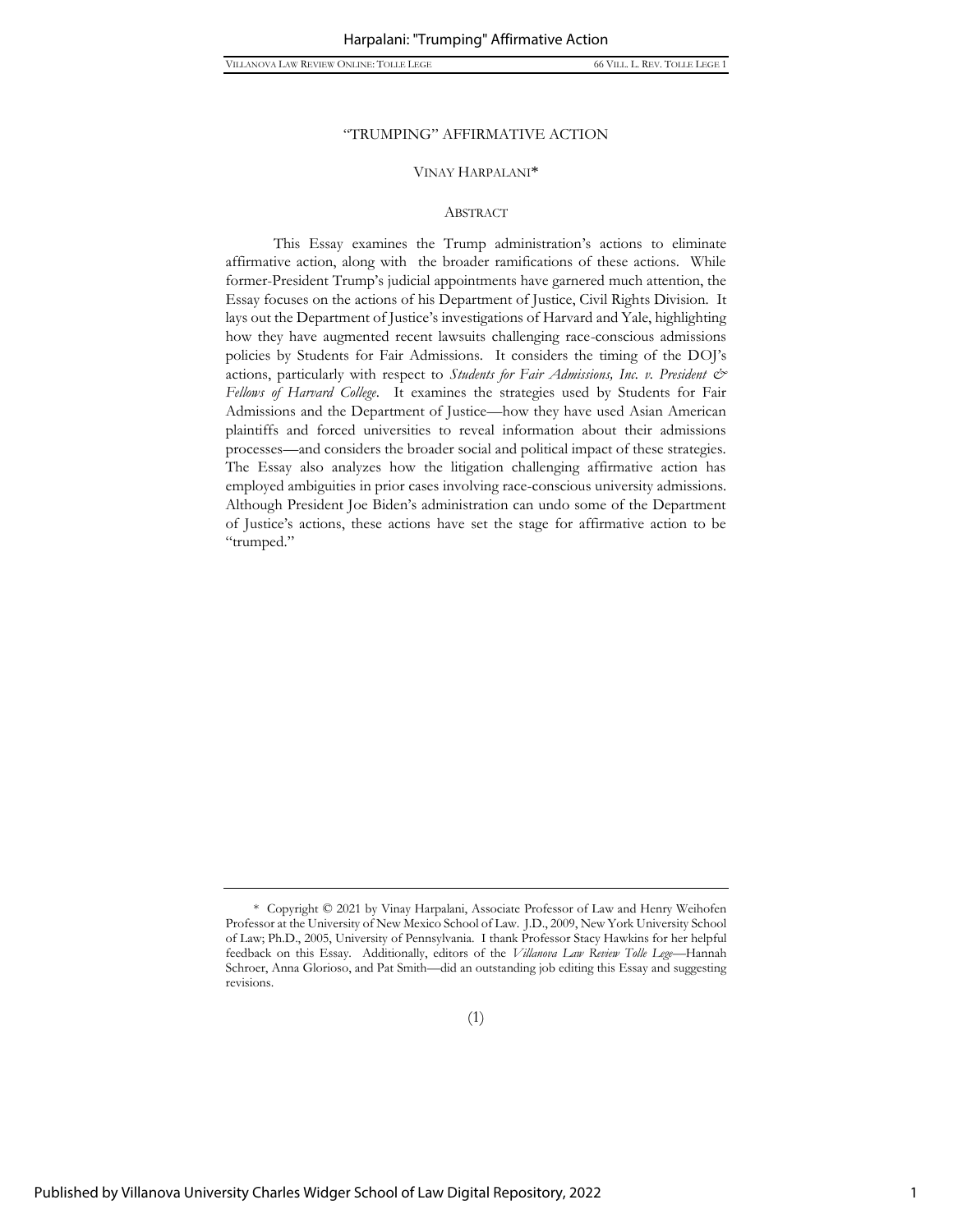### **CONTENTS**

| I. AFFIRMATIVE ACTION IN UNIVERSITY ADMISSIONS: U.S. SUPREME COURT |
|--------------------------------------------------------------------|
|                                                                    |
|                                                                    |
|                                                                    |
|                                                                    |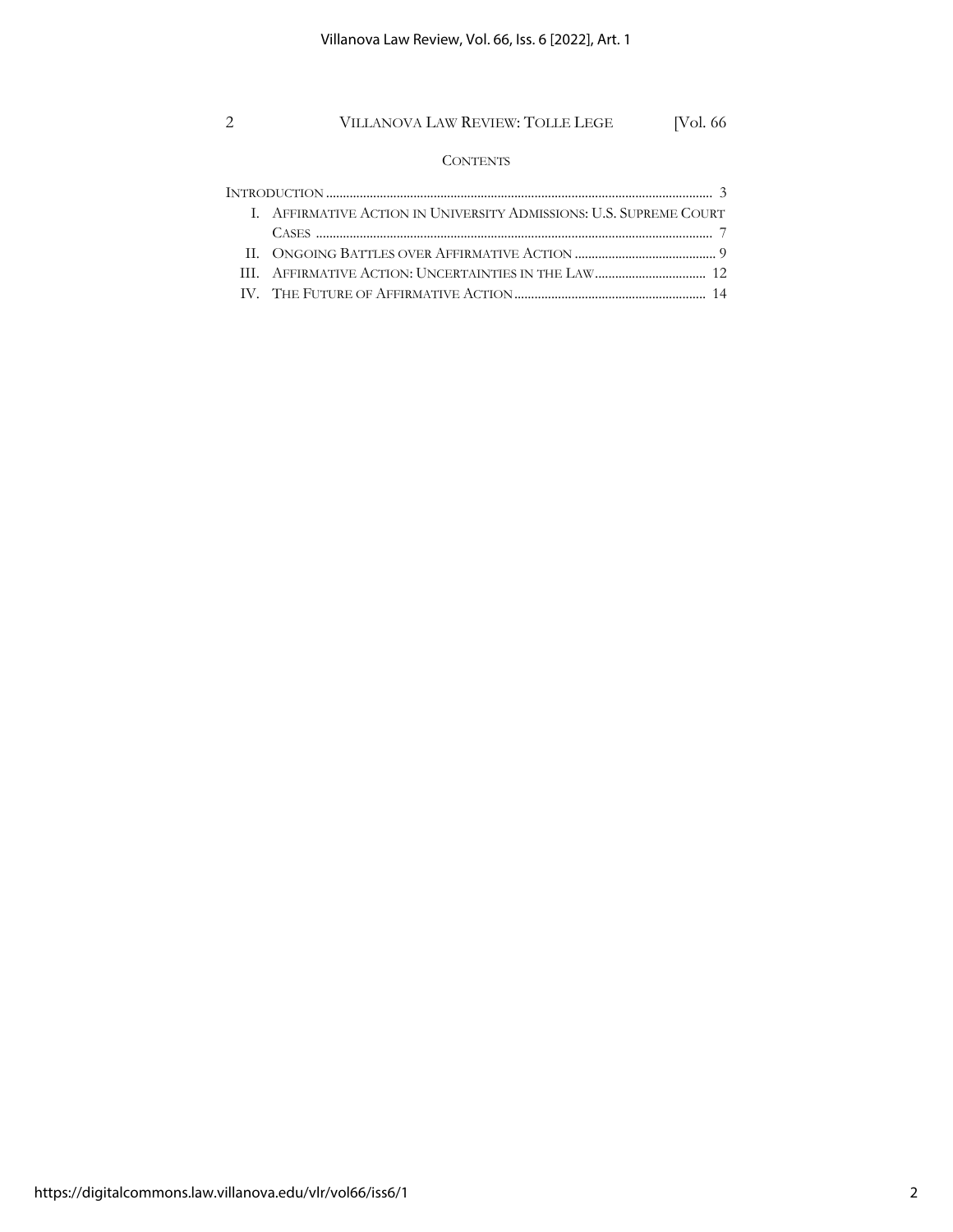#### **INTRODUCTION**

ffirmative action<sup>1</sup> in university admissions has long been under attack,<sup>2</sup> but the  $\Lambda$  ffirmative action<sup>1</sup> in university admissions has long been under attack,<sup>2</sup> but the Trump administration took this siege to a new level.<sup>3</sup> Ironically, during his Republican primary campaign in 2015, Trump himself twice stated that he was "[fine](https://www.powerlineblog.com/archives/2015/12/trump-piles-on-scalia-supports-racial-preferences.php)  [with affirmative action](https://www.powerlineblog.com/archives/2015/12/trump-piles-on-scalia-supports-racial-preferences.php)." 4 But then-President Trump's nominees to the federal judiciary—particularly his U.S. Supreme Court appointees Neil Gorsuch, Brett Kavanaugh, and Amy Coney Barrett5—moved the courts far to the right. Former President Trump also made numerous appointments to the federal appeals courts.<sup>6</sup>

3. As with many other issues during his presidency, the challenge to affirmative action is part of President Trump's broader appeal to White resentment. *See* Carol Anderson, Opinion, *The Policies of White Resentment*, N.Y. TIMES (Aug. 5, 2017), https://www.nytimes.com/2017/08/05/opinion/sunday/white-resentment-affirmative-

5. *See Amy Coney Barrett Confirmed to US Supreme Court*, BBC NEWS (Oct. 27, 2020), https://www.bbc.com/news/election-us-2020-54700307 [https://perma.cc/6DMN-N4YF].

6. *See* Ian Millhiser, *What Trump Has Done to the Courts, Explained*, VOX, https://www.vox.com/policy-and-politics/2019/12/9/20962980/trump-supreme-court-federaljudges [permalink unavailable] (last updated Sept. 29, 2020, 10:32 PM) ("On the courts of appeal, the final word in the overwhelming majority of federal cases, more than one-quarter of active judges are Trump appointees. In less than four years, Trump has named a total of 53 judges to these courts, compared to the 55 Obama appointed during his entire presidency.").

<sup>1.</sup> "Affirmative action" refers to a broad range of policies that involve "an active effort to improve the employment or educational opportunities of members of minority groups and women." *Affirmative Action*, MERRIAM-WEBSTER DICTIONARY, https://www.merriamwebster.com/dictionary/affirmative%20action [https://perma.cc/46ZC-T38W] (last visited Oct. 25, 2020). Nevertheless, the term is often used in a narrower sense as synonymous with raceconscious university admissions. This Essay uses "affirmative action" in that narrower sense to mean "race-conscious admissions policies."

<sup>2.</sup> *See* Margaret Kramer, *A Timeline of Key Supreme Court Cases on Affirmative Action*, N.Y. TIMES (Mar. 30, 2019), https://www.nytimes.com/2019/03/30/us/affirmative-action-supremecourt.html [https://perma.cc/9T9A-GRXU] (reviewing U.S. Supreme Court cases challenging race-conscious university admissions policies over past 46 years).

action.html [https://perma.cc/8KPQ-778N] ("White resentment put Donald Trump in the White House.... Affirmative action is no different. It, too, requires a narrative of white legitimate grievance . . . .").

<sup>4.</sup> *See* Chris Cillizza, *Donald Trump on 'Meet the Press,' Annotated*, WASH. POST (Aug. 17, 2015), https://www.washingtonpost.com/news/the-fix/wp/2015/08/17/donald-trump-on-meet-thepress-annotated/ [https://perma.cc/8HKT-K8RD] (noting President Trump's first such statement on news show *Meet the Press*); Paul Mirengoff, *Trump Piles on Scalia; Supports Racial*  Preferences, POWERLINE BLOG (Dec. 17, 2015), https://www.powerlineblog.com/archives/2015/12/trump-piles-on-scalia-supports-racialpreferences.php [https://perma.cc/HDY6-D6BP] (covering President Trump's December 2015 statements at CNN interview following oral argument in *Fisher v. Univ. of Tex. at Austin II* (*Fisher II*), 136 S. Ct. 2198 (2016)). Trump was responding to comments about Black students made by the late Justice Antonin Scalia during the oral arguments in *Fisher v. University of Texas at Austin II*. *See* Mirengoff, *supra*; *see also* Transcript of Oral Argument at 67, Fisher v. Univ. of Texas at Austin II, 136 S. Ct. 2198 (2016) (No. 14-981), 136 S. Ct. 2198 (2016) (No. 14-981), https://www.supremecourt.gov/oral\_arguments/argument\_transcripts/2015/14-981\_onjq.pdf [https://perma.cc/JS2C-6GA3] (Justice Scalia stating "there are those who contend that it does not benefit African-Americans to—to get them into the University of Texas where they do not do well, as opposed to having them go to a less-advanced school, a less—a slower-track school where they do well."). Trump disagreed with Justice Scalia and actually said that Scalia was "very tough to the African-American community." *See* Mirengoff, *supra*.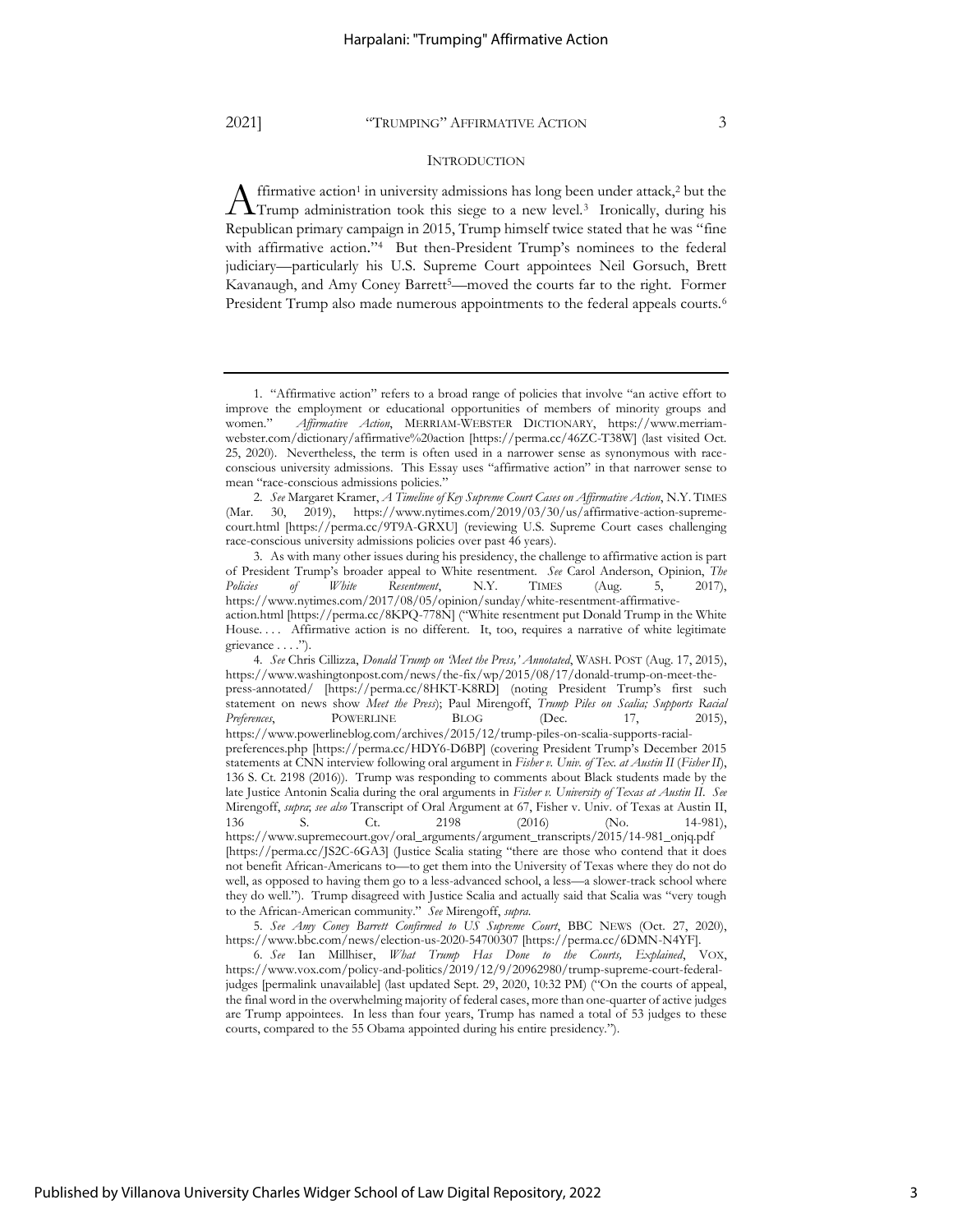His remaking of the federal judiciary threatens to eliminate race-conscious university admissions altogether.<sup>7</sup>

<span id="page-4-1"></span><span id="page-4-0"></span>But the Trump administration did not stop there. The Civil Rights Division of the Department of Justice (DOJ) worked vigorously to eliminate affirmative action. The DOJ began investigating race-conscious admissions policies at two of the most elite universities in the U.S.: Harvard and Yale.<sup>8</sup> During these investigations, the DOJ threatened to sue Harvard for delays in the production of documents.<sup>9</sup> In August 2020, the DOJ declared Yale's race-conscious admissions policy illegal and suggested that it might file a lawsuit.<sup>10</sup> And after Yale refused to stop considering race in its 2020–21 admissions cycle, the DOJ did file suit.<sup>11</sup>

8. *See* Patricia Hurtado & David Yaffe-Bellany, *Yale Accused by Justice Department of Discriminating Against Asian American and White Applicants*, TIME (Aug. 14, 2020, 12:55 AM), https://time.com/5879459/yale-discrimination-admissions-justice-department/ [https://perma.cc/Q44C-M3FK].

9. *See* Deirdre Fernandes, *Justice Department Investigating Harvard Over its Admission Policies*, BOS. GLOBE (Nov. 21, 2017, 8:14 AM), https://www.bostonglobe.com/metro/2017/11/21/justicedepartment-investigating-harvard-over-its-admission-

policies/LJL8KmnOZHY3qO0PjCU8LP/story.html [https://perma.cc/TR97-JNYX].

10. *See* Hurtado & Yaffe-Bellany, *supra* not[e 8.](#page-4-0) According to Professor Samuel Bagenstos, the timing of this announcement may have reflected "the almost certain fear by Trump administration officials that there's at least a substantial likelihood that come January, they won't be here." *See* Julia Brown & Amelia Davidson, *Biden Election Could Change DOJ Lawsuit,* YALE DAILY NEWS, (Nov. 8, 2020, 11:27 PM), https://yaledailynews.com/blog/2020/11/08/biden-electioncould-change-doj-lawsuit/ [https://perma.cc/YJ8A-6V4G].

11. *See* Press Release, Dep't of Justice, Off. of Pub. Aff., Justice Department Sues Yale University for Illegal Discrimination Practices in Undergraduate Admissions (Oct. 8, 2020), https://www.justice.gov/opa/pr/justice-department-sues-yale-university-illegal-discriminationpractices-undergraduate [https://perma.cc/3XTK-3R4U] ("The Justice Department today filed suit against Yale University for race and national origin discrimination. The complaint alleges that Yale discriminated against applicants to Yale College on the grounds of race and national origin, and that Yale's discrimination imposes undue and unlawful penalties on racially-disfavored applicants, including in particular most Asian and White applicants.").

In April 2019, President Trump's Department of Education, Office of Civil Rights, also settled a complaint dating back to the George W. Bush administration against Texas Tech University School of Medicine. The medical school agreed to stop considering race in its admissions process. *See* Benjamin Wermund, *Texas Tech Medical School Will End Use of Race in Admissions*, POLITICO, https://www.politico.com/story/2019/04/09/texas-tech-medical-schoolrace-admissions-3048529 [https://perma.cc/QX4M-AQNH] (last updated Apr. 9, 2019, 5:07 PM).

Additionally, in September 2020, Trump's Department of Education also announced that it was investigating racism at Princeton University, another one of the most elite universities in the U.S. *See* Collin Binkley, *Princeton Faces Federal Inquiry After Acknowledging Racism*, ASSOCIATED PRESS (Sept. 18, 2020), https://apnews.com/article/discrimination-race-and-ethnicity-racial-injusticearchive-b51043edeee8b7899c26bfaec88e8eec [permalink unavailable]. Prior to this investigation, Princeton had admitted that it had a history of racism. *Id.* While the Department of Education's inquiry does not appear to target race-conscious admissions policies per se, it is "the latest escalation in the administration's campaign against the Ivy League for its policies on matters of race." Anemona Hartocollis, *Princeton Admitted Past Racism. Now It Is Under Investigation*, N.Y. TIMES (Sept.

<span id="page-4-2"></span><sup>7.</sup> Professor Stacy Hawkins argues that "President Trump's 'whitewashing' of the federal judiciary will have grave consequences for the legitimacy and effective functioning of [U.S. federal] courts on behalf of an increasingly diverse citizenry." Stacy Hawkins, *Trump's Dangerous Judicial Legacy*, 67 UCLA L. REV. DISCOURSE 20, 20 (2019). At the time that Professor Hawkins's article was published, she notes that "[i]n a nation that is comprised of thirty percent white men, thirty percent white women, and forty percent racial and ethnic minorities, Trump's judicial appointees have been ninety-two percent white and seventy-six percent male." *Id.* at 44.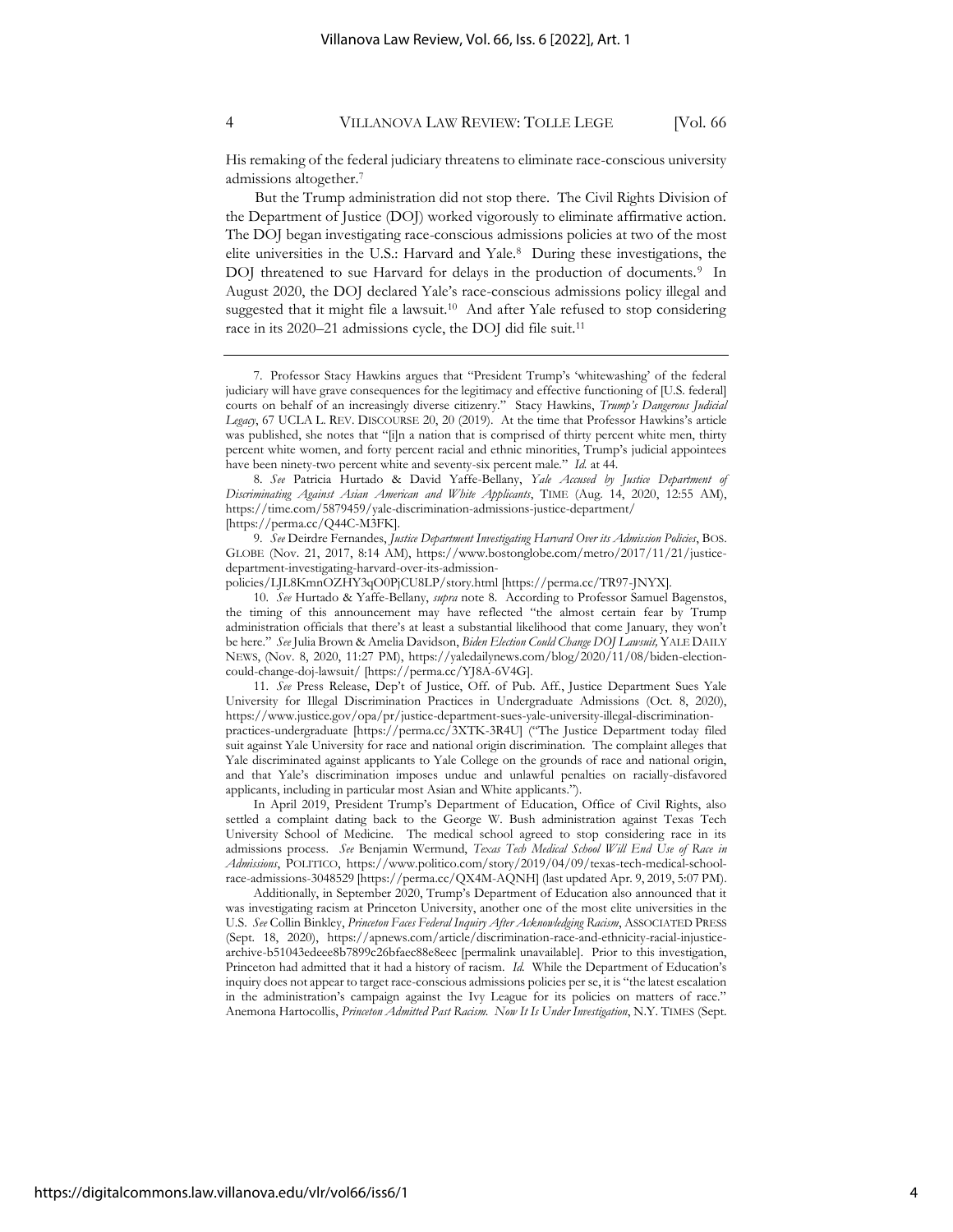The Trump DOJ's actions stood in stark contrast with the Obama administration, which supported affirmative action and created legal guidance for universities to defend their race-conscious admissions policies<sup>12</sup>—guidance the Trump DOJ rescinded.<sup>13</sup> President Joe Biden's administration will likely return to the Obama-era stance.<sup>14</sup> Nevertheless, the Trump DOJ's actions will have a lasting impact. Moreover, these actions illuminate not only the legal strategies to defeat affirmative action but also the social and political dynamics at play in the debate.

<span id="page-5-1"></span><span id="page-5-0"></span>After President Trump took office, his administration did not take long to begin attacking affirmative action. In August 2017, just seven months into his presidency, the DOJ launched an investigation into Harvard's race-conscious admissions policies.<sup>15</sup> Harvard's admissions policies were already under challenge from

<sup>18, 2020),</sup> https://www.nytimes.com/2020/09/17/us/princeton-racism-federalinvestigation.html [https://perma.cc/F4BP-NWMU]. In 2006, the George W. Bush administration's Department of Education began an investigation of Princeton University's admissions policies for allegedly discriminating against Asian American applicants. *See* Scott Jaschik, *Anti-Asian Bias Claim Rejected*, INSIDE HIGHER EDUC. (Sept. 24, 2015), https://www.insidehighered.com/news/2015/09/24/ocr-clears-princeton-anti-asiandiscrimination-admissions [https://perma.cc/K8UF-BK4D]. In 2015, the Obama administration cleared Princeton of any wrongdoing after nine years of investigation. *See id.*

<sup>12.</sup> *See* DEP'T OF JUSTICE, GUIDANCE ON THE VOLUNTARY USE OF RACE TO ACHIEVE DIVERSITY IN POSTSECONDARY EDUCATION 1, 4–10 (2011) [hereinafter DOJ GUIDANCE], https://files.eric.ed.gov/fulltext/ED585867.pdf [https://perma.cc/5YVV-CEFS] (discussing Obama administration's recommendations for implementation of race-conscious admissions policies and race-neutral alternatives in higher education).

<sup>13.</sup> *See* Camille Domonoske, *Trump Administration Rescinds Obama-Era Guidance Encouraging Affirmative Action*, NPR, https://www.npr.org/2018/07/03/625750918/trump-administrationrescinds-obama-era-guidance-encouraging-affirmative-action [https://perma.cc/8WGU-KEC5] (last updated July 3, 2018, 5:10 PM); *see also Attorney General Jeff Sessions Rescinds 24 Guidance Documents*, DEP'T OF JUSTICE (July 3, 2018), https://www.justice.gov/opa/pr/attorney-general-jeff-sessionsrescinds-24-guidance-documents [https://perma.cc/9YG4-QAPK] (guidance documents 18–24 pertained to race-conscious policies). President Trump's hostility towards diversity also came out in other ways. For example, he issued an executive order in September 2020 that restricted the federal government and its contractors from implementing diversity training that was deemed to be divisive. *See* Exec. Order No. 13950, 85 C.F.R. § 60683 (Sept. 22, 2020) *Executive Order on Combating Race and Sex Stereotyping* (Sept. 22, 2020), https://www.govinfo.gov/content/pkg/FR-2020-09-28/pdf/2020-21534.pdf [https://perma.cc/4W5H-3ZB2] (noting "[i]nstructors and materials teaching that men and members of certain races, as well as our most venerable institutions, are inherently sexist and racist are appearing in workplace diversity trainings across the country").

<sup>14.</sup> *See* Benjamin L. Fu & Vivi E. Lu, *'Complete Switch in Position': SFFA-Harvard Admissions Suit Observers Anticipate Change in Affirmative Action Attitudes Under Biden Administration*, HARV. CRIMSON (Jan. 20, 2021), https://www.thecrimson.com/article/2021/1/20/biden-adminadmissions-lawsuit/ [https://perma.cc/7Y2R-H9NV] (noting experts believe Biden administration will support affirmative action as Obama administration did); *see also* DOJ GUIDANCE, *supra* note 12 (promoting race-conscious admissions policies under President Obama). For President Biden's prior record on affirmative action, see *Joe Biden on Civil Rights*, TIME, http://content.time.com/time/specials/packages/article/0,28804,1849140\_1849287\_1849691,00 .html [https://perma.cc/T2CT-9JGE] (noting Joe Biden was "[r]ated 100% by the NAACP, indicating a pro-affirmative-action stance") (last visited Oct. 25, 2020).

<sup>15.</sup> Benjamin Wermund, *Trump Administration Sparks Age-old Affirmative Action Fight*, POLITICO (Aug. 4, 2017, 10:00 AM), https://www.politico.com/tipsheets/morningeducation/2017/08/04/trump-administration-sparks-age-old-affirmative-action-fight-221704 [https://perma.cc/LP6R-LFGR] (noting "[a]n internal Justice Department posting . . . was actually a call for volunteers to work on a complaint alleging discrimination against Asian-American applicants at Harvard").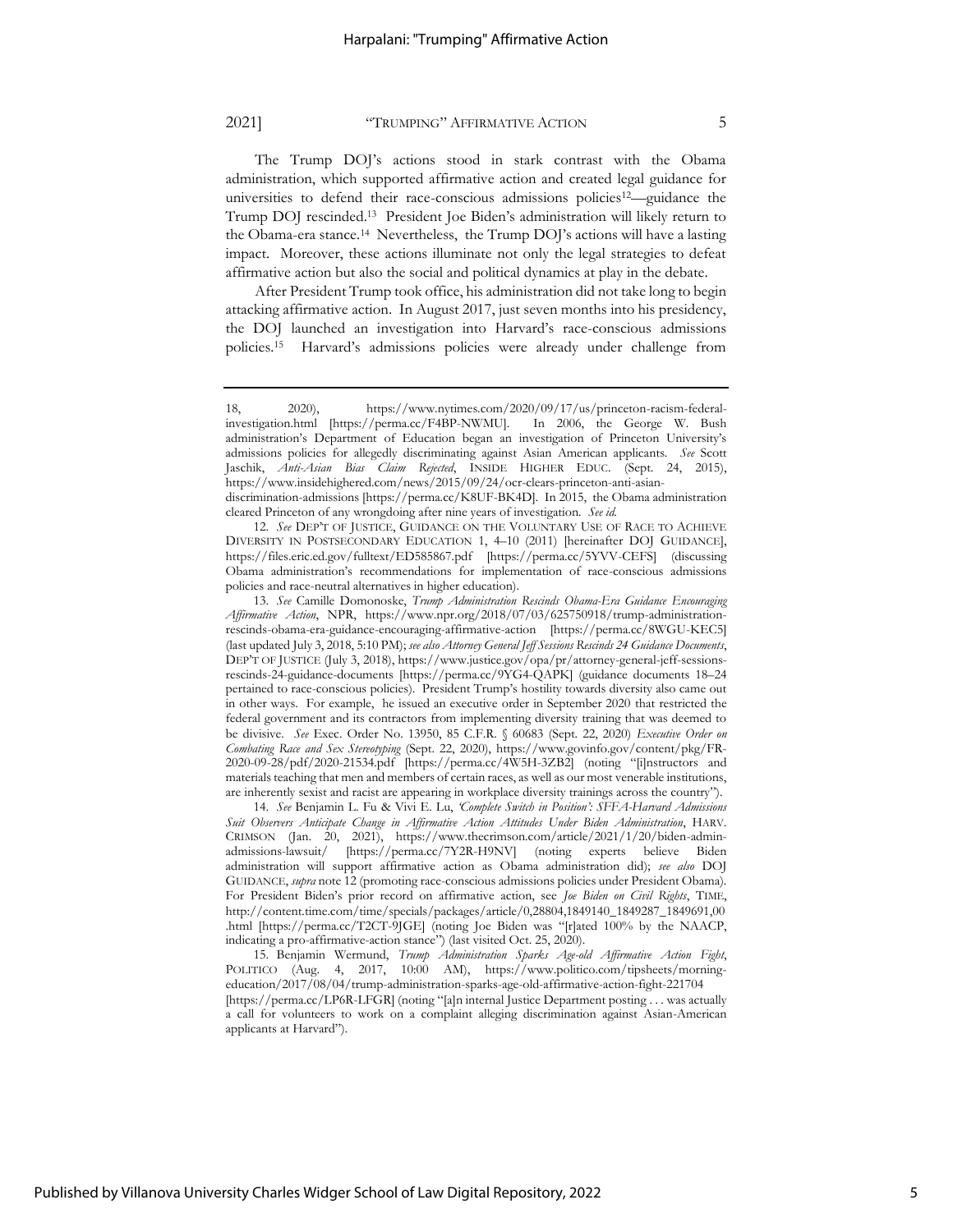<span id="page-6-0"></span>Students for Fair Admissions (SFFA), an anti-affirmative action organization.<sup>16</sup> SFFA contends that affirmative action, legacy preferences for children of alumni, and other evaluations used by admissions reviewers all discriminate against Asian-American applicants.<sup>17</sup> Former President Trump's DOJ largely echoed this position.<sup>18</sup> The focus on Asian-American applicants adds another dimension to the discourse around affirmative action, as Asian Americans have historically faced racial discrimination in various sectors, including admissions.<sup>19</sup>

<span id="page-6-1"></span>Both the Harvard and Yale lawsuits involve claims under Title VI of the Civil Rights Act of 1964<sup>20</sup> rather than the Fourteenth Amendment's Equal Protection Clause. Title VI can unequivocally reach private universities: it prohibits race

<sup>16.</sup> *See* Students for Fair Admissions, Inc. v. President & Fellows of Harvard Coll., No. 19- 2005, 980 F.3d 157 (1st Cir. 2020) (most recent court decision); *see also* Melissa Korn, *Harvard Didn't Violate Federal Civil-Rights Law, Appellate Court Determines*, WALL ST. J. (Nov. 12, 2020), https://www.wsj.com/articles/appellate-court-determines-harvard-didn-t-violate-federal-civilrights-law-11605191351 [https://perma.cc/YUT4-ANWY]. SFFA has brought a similar lawsuit against the University of North Carolina at Chapel Hill (UNC). *See* Kate Murphy, *Trial on UNC-Chapel Hill's Race-Related Admissions Ends, But Ruling Could Take Months*, CHARLOTTE OBSERVER (Nov. 19, 2020, 7:14 PM), https://www.charlotteobserver.com/news/local/education/article247284969.html [permalink unavailable]; STUDENTS FOR FAIR ADMISSIONS, https://studentsforfairadmissions.org/ [https://perma.cc/G245-7JSR] (last visited Oct. 25, 2020).

<sup>17.</sup> *See* STUDENTS FOR FAIR ADMISSIONS, https://studentsforfairadmissions.org/legalissues/ (last visited Dec. 13, 2020).

<sup>18.</sup> *See* Delano R. Franklin & Samuel W. Zwickel, *Justice Department Says Harvard Illegally Discriminates Against Asian American Applicants*, HARV. CRIMSON (Aug. 30, 2018), https://www.thecrimson.com/article/2018/8/30/doj-harvard-unlawful/

<sup>[</sup>https://perma.cc/9UMM-38CE].

<sup>19.</sup> In the context of university admissions, Professor Jerry Kang distinguishes between "affirmative action" and "negative action." The latter refers to "unfavorable treatment based on race, using the treatment of Whites [rather than underrepresented minorities] as a basis for comparison." Jerry Kang, *Negative Action against Asian Americans: The Internal Instability of Dworkin's Defense of Affirmative Action*, 31 HARV. C.R.-C.L. L. REV. 1, 3 (1996). Additionally, Professor Dana Takagi gives a history of Asian Americans in the affirmative action debate. *See* DANA Y. TAKAGI, THE RETREAT FROM RACE: ASIAN-AMERICAN ADMISSIONS AND RACIAL POLITICS (Rutgers Univ. Press, 1992). In particular, Professor Takagi notes how in the 1980s, conservatives drew upon accusations of negative action to "reconstruct[] affirmative action discourse" and cast "Asians as the new 'victims' of affirmative action." *See id.* at 138. Three decades later, the lawsuits against Harvard and Yale essentially do the same. *See* Benjamin L. Fu & Dohyun Kim, *What to Expect Next in the Harvard Admissions Suit*, HARV. CRIMSON (Oct. 13, 2020), https://www.thecrimson.com/article/2020/10/13/harvard-sffa-next-steps/

<sup>[</sup>https://perma.cc/3G9Z-YXAC] (reporting author discussing how Harvard litigation "is about taking this idea of discrimination against Asian Americans, vis-a-vis white Americans . . . to actually challenge Grutter [v. Bollinger], to challenge race-conscious admissions to benefit African Americans and Latinos" (alteration in original)).

Although more Asian Americans have generally supported affirmative action than opposed it, attitudes do vary by ethnic group and other factors. Janelle Wong, Jennifer Lee, & Van Tran, *Asian Americans' Attitudes Toward Affirmative Action: Framing Matters*, DATA BITS BLOG (Oct. 1, 2018), http://aapidata.com/blog/aa-attitudes-affirmative-action/ [https://perma.cc/7FFU-9DJF]. The Harvard and Yale lawsuits could have the potential to turn more Asian Americans against affirmative action.

<sup>20.</sup> 42 U.S.C. §§ 2000d–2000d-7 (2018).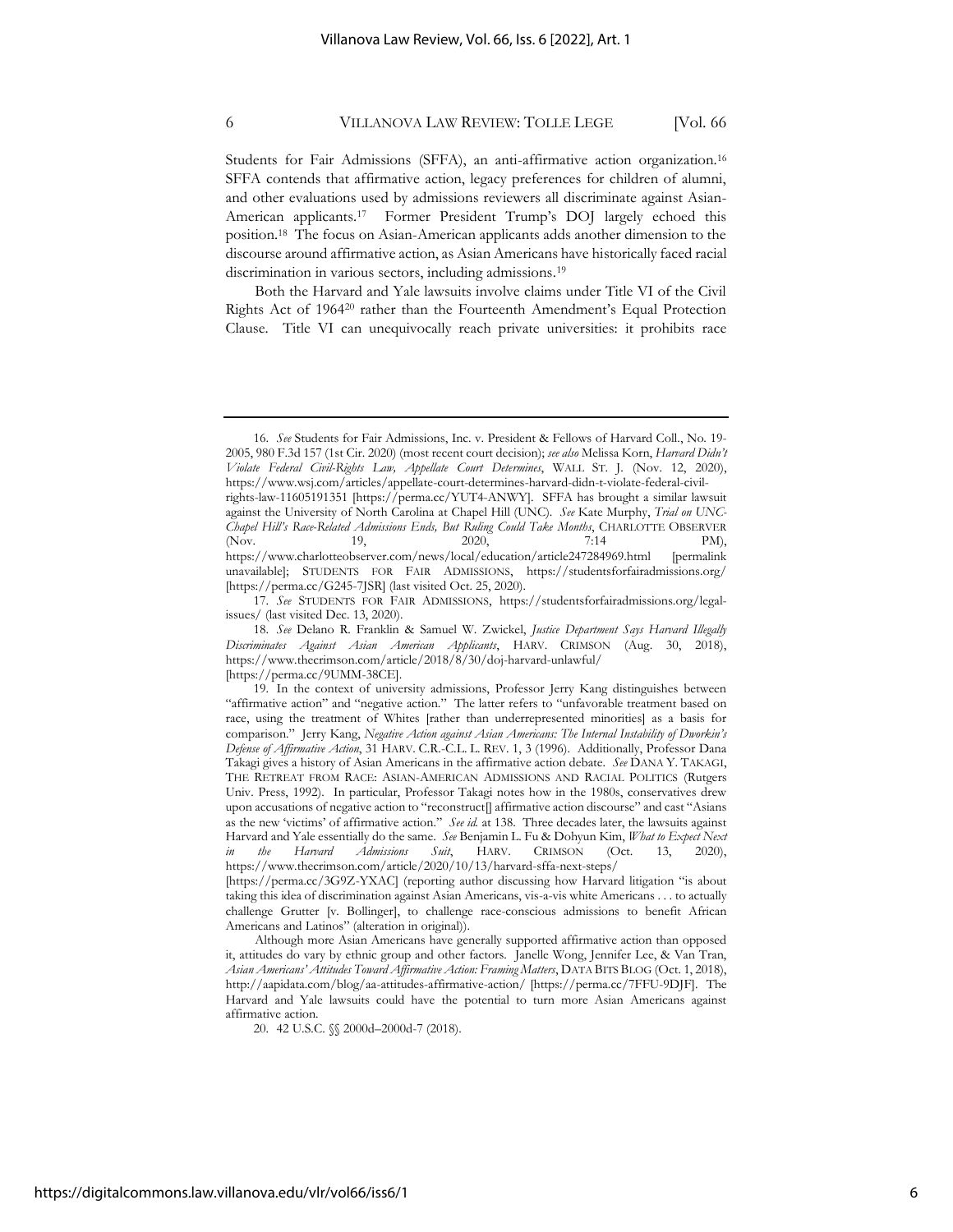discrimination by all education institutions that receive federal funding.<sup>21</sup> Although the Supreme Court has not ruled directly on a Title VI case involving race-conscious university admissions, <sup>22</sup> it strongly suggested that the criteria for evaluating racial classifications under Title VI are the same as those for the Equal Protection Clause.<sup>23</sup> Racial classifications brought under the Equal Protection Clause must pass strict scrutiny: they must fulfill a compelling state interest and be narrowly tailored to that interest. The Supreme Court's legal framework<sup>24</sup> for evaluating the constitutionality of race-conscious admissions policies under the Equal Protection Clause also guides the legality of affirmative action under Title VI.

#### I. AFFIRMATIVE ACTION IN UNIVERSITY ADMISSIONS: U.S. SUPREME COURT CASES

While it has evolved some over the past forty years, the basic tenets of the Supreme Court's framework have remained the same. In *Regents of the University of*  California v. Bakke,<sup>25</sup> the Court was divided. Four Justices voted to uphold the University of California, Davis School of Medicine's set-aside plan,<sup>26</sup> which reserved 16 seats out of 100 for underrepresented minority students, $27$  while four Justices voted to strike it down under Title VI.<sup>28</sup> Justice Lewis Powell's opinion in *Bakke* was controlling and became the model for determining the constitutionality of raceconscious university admissions policies.<sup>29</sup> Justice Powell found the UC Davis set-

24. *See Bakke*, 438 U.S. at 313 (opinion of Powell, J.); Grutter v. Bollinger, 539 U.S. 306 (2003); Fisher v. Univ. of Tex. at Austin II (*Fisher II*), 136 S. Ct. 2198 (2016).

<sup>21.</sup> *Id.* § 2000d ("No person in the United States shall, on the ground of race, color, or national origin, be excluded from participation in, be denied the benefits of, or be subjected to discrimination under any program or activity receiving Federal financial assistance.").

<sup>22.</sup> Four dissenting Justices in *Regents of the Univ. of Cal. v. Bakke*, 438 U.S. 265, 421 (1978), found the University of California at Davis School of Medicine admissions plan violated Title VI by denying Bakke admission "because of his race." *See Bakke*, 438 U.S. at 421 (Stevens, J., dissenting). Chief Justice Warren Burger, along with Justices Potter Stewart and William Rehnquist, joined Justice Stevens's dissent. *Id.* at 408.

<sup>23.</sup> *See* Alexander v. Sandoval, 532 U.S. 275, 280–81 (2001). "Essential to the Court's holding [in *Bakke*] reversing that aspect of the California court's decision was the determination that § 601 [of Title VI] 'proscribe[s] only those racial classifications that would violate the Equal Protection Clause or the Fifth Amendment.'" *Id.* (second alteration in original) (quoting *Bakke*, 438 U.S. at 287 (opinion of Powell, J.)); *see also Bakke*, 438 U.S. at 325, 328, 352 (Brennan, J., White, J., Marshall, J., Blackmun, J., concurring in the judgment in part and dissenting in part).

<sup>25. 438</sup> U.S. 265 (1978).

<sup>26.</sup> *See Bakke*, 438 U.S. at 368–69 (Brennan, J., concurring in the judgment in part and dissenting in part) ("We therefore conclude that Davis' goal of admitting minority students disadvantaged by the effects of past discrimination is sufficiently important to justify use of raceconscious admissions criteria."). Justice William Brennan's opinion was joined by Justices Byron White, Thurgood Marshall, and Harry Blackmun. *Id.* at 324.

<sup>27.</sup> *Id.* at 278–79. The admissions program was a racial quota because minority applicants to the University of California at Davis School of Medicine "were rated only against one another, and 16 places in the class of 100 were reserved for them." *Id.* at 279.

<sup>28.</sup> *See id.* at 408 (Stevens, J., concurring in the judgment in part and dissenting in part). Justices Stevens, Burger, Rehnquist, and Stewart voted against the set-aside plan. *Id.* (Stevens, J., Burger, C.J., Stewart, J., Rehnquist, J., concurring in the judgment in part and dissenting in part).

<sup>29.</sup> *See* Mark Kende, *Is* Bakke *Now a 'Super-Precedent' and Does It Matter? The U.S. Supreme Court's Updated Constitutional Approach to Affirmative Action in* Fisher, 16 U. PA. J. CONST. L. HEIGHT.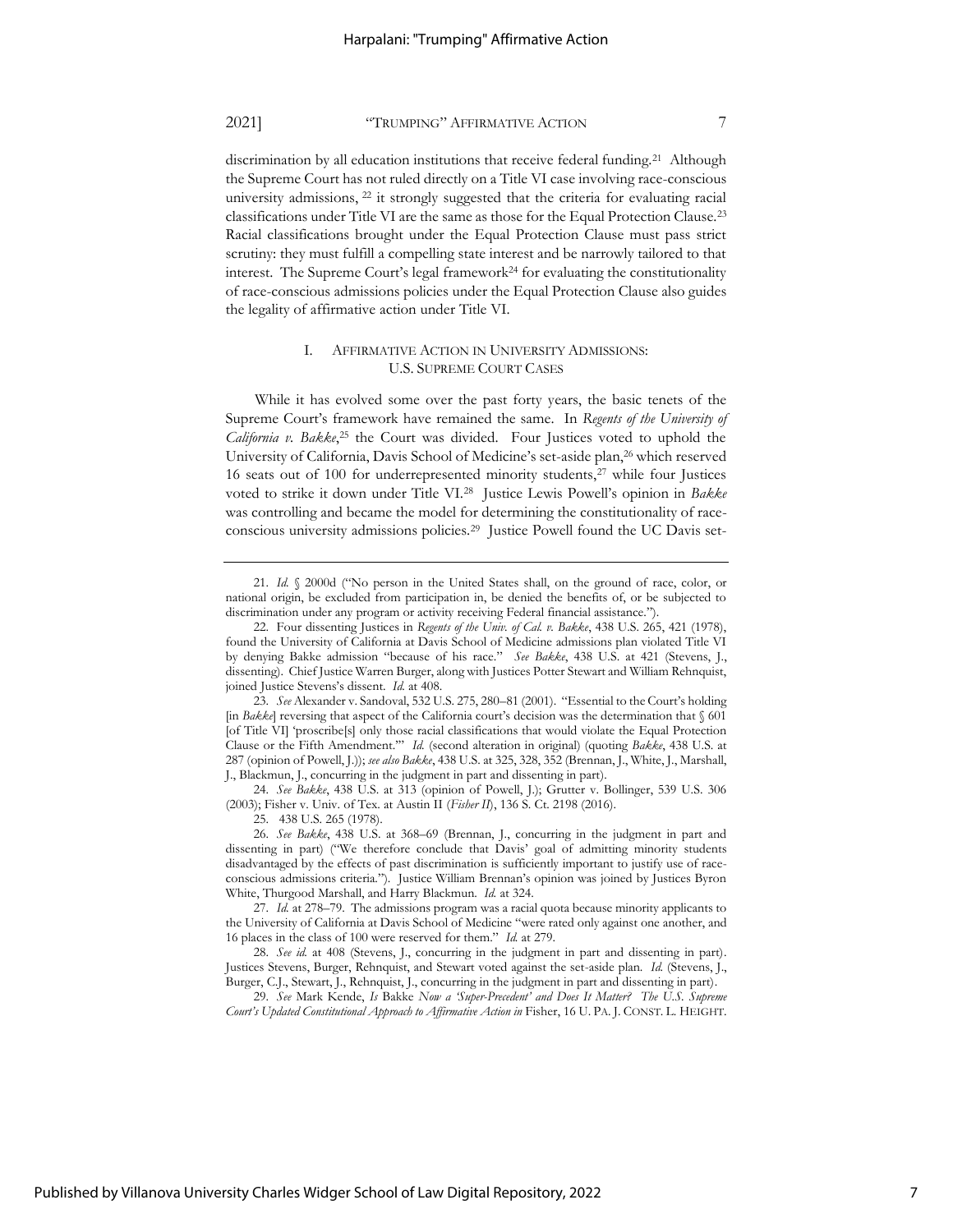aside plan unconstitutional,<sup>30</sup> but he drew from Harvard University's admissions plan to hold race could be used as a "plus factor" in a university's admissions policy.<sup>31</sup> He found that attaining the educational benefits of diversity within its student body was a compelling interest that justified Harvard's use of race.<sup>32</sup> Justice Powell cited Harvard's admissions plan as a model for a constitutionally permissible race-conscious admissions policy.<sup>33</sup>

Universities used Justice Powell's *Bakke* opinion as their guide to implementing race-conscious admissions policies.<sup>34</sup> No other Justice had joined Justice Powell, though, and his opinion remained controversial until two cases from the University of Michigan came before the Supreme Court in 2003. In *Gratz v. Bollinger*, <sup>35</sup> the Court struck down the University of Michigan's undergraduate admissions plan, which awarded a fixed number of points to all underrepresented minority applicants without individualized review. In *Grutter v. Bollinger*, <sup>36</sup> the Court upheld the University of Michigan School of Law's holistic admissions policy, which considered race flexibly as one of many factors assessed during an individualized review of each applicant.<sup>37</sup>

Justice Sandra Day O'Connor's majority opinion reaffirmed diversity as a compelling interest, essentially bringing five votes to Justice Powell's *Bakke* opinion.<sup>38</sup> *Grutter* held that universities could use race to obtain a "critical mass" of minority students in order to attain the educational benefits of diversity.<sup>39</sup> *Grutter* also set other limitations on race-conscious admissions policies. Such policies

SCRUTINY 15, 18 (2013), https://www.law.upenn.edu/live/files/2626-kendefinal-16upajconstlonline15pdf [https://perma.cc/WU2W-Q7ET] ("Justice Powell's . . . *Bakke* opinion . . . has shown stunning vitality given its initial fragility.").

<sup>30.</sup> *Bakke*, 438 U.S. at 320 (holding "special admissions program invalid under the Fourteenth Amendment."); *id.* at 316 (noting existence of other admissions programs considering race to achieve educational diversity demonstrates that the assignment of a fixed number of places to a minority group is not a necessary means toward that end.").

<sup>31.</sup> *Id.* at 317 ("[R]ace or ethnic background may be deemed a 'plus' in a particular applicant's file, yet it does not insulate the individual from comparison with all other candidates for the available seats.").

<sup>32.</sup> *Id.* at 311–12 ("[T]he attainment of a diverse student body . . . clearly is a constitutionally permissible goal for an institution of higher education.").

<sup>33.</sup> *Id.* at 316 (quoting Harvard's program, which "expanded the concept of diversity to include students from disadvantaged economic, racial and ethnic groups" without setting target quotas for the number of blacks").

<sup>34.</sup> *See* Grutter v. Bollinger, 539 U.S. 306, 323 (2003) (noting "universities . . . have modeled their own admissions programs on Justice Powell's views on permissible race-conscious policies" since *Bakke*).

<sup>35.</sup> 539 U.S. 244 (2003).

<sup>36.</sup> 539 U.S. 306 (2003).

<sup>37.</sup> *See id.* at 337 ("[T]he Law School engages in a highly individualized, holistic review of each applicant's file, giving serious consideration to all the ways an applicant might contribute to a diverse educational environment. . . . Unlike the program at issue in *Gratz v. Bollinger*, the Law School awards no mechanical, predetermined diversity 'bonuses' based on race or ethnicity." (citation omitted)).

<sup>38.</sup> *Id.* at 325 ("[The Court] endorse[s] Justice Powell's view that student body diversity is a compelling state interest that can justify the use of race in university admissions.").

<sup>39.</sup> *Id.* at 330 (noting that "critical mass is defined by reference to the educational benefits that diversity is designed to produce.").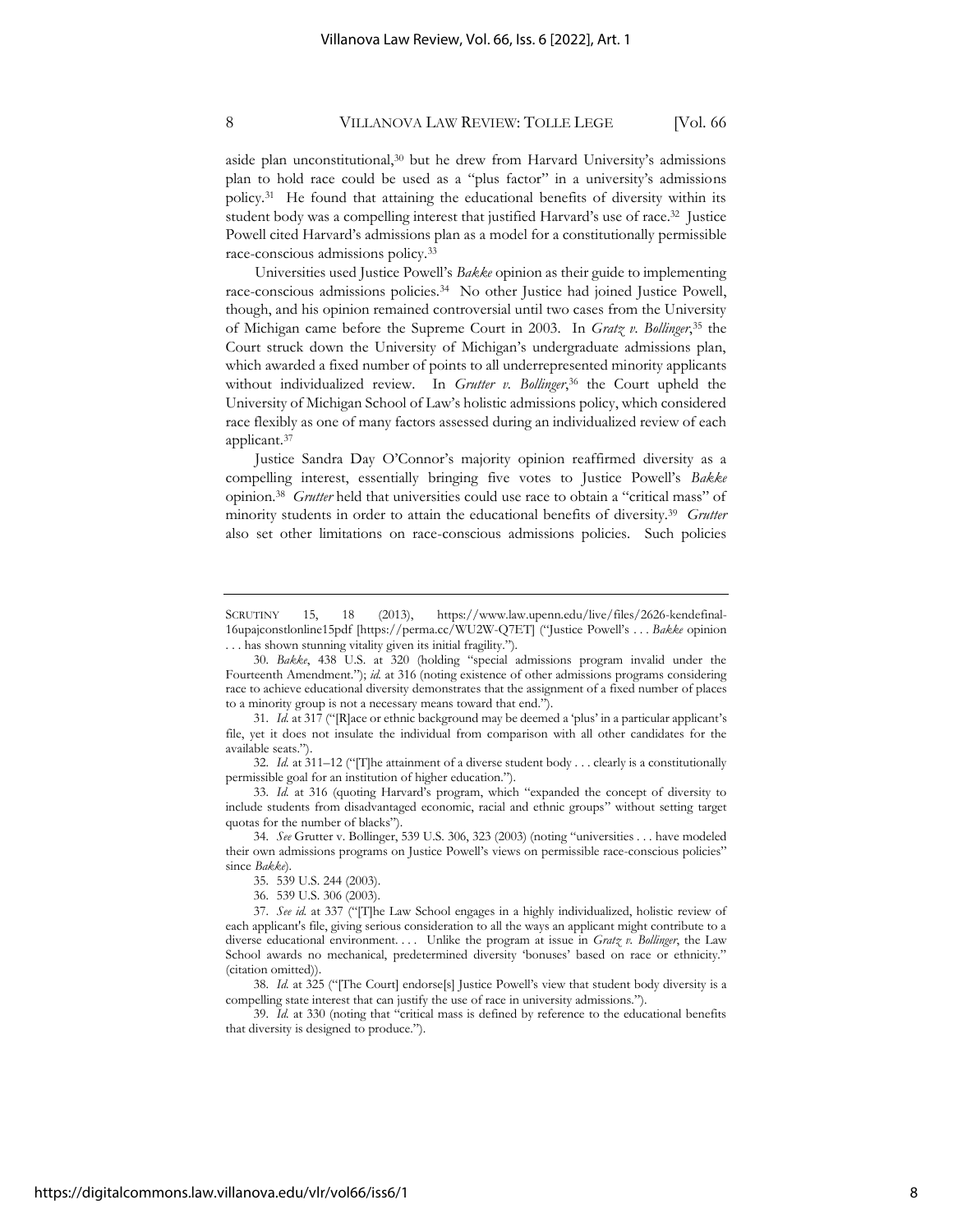cannot use race to "unduly harm" any racial group.<sup>40</sup> Justice O'Connor also noted that race-conscious admissions policies should be time-limited, <sup>41</sup> and universities should use race-neutral admissions policies if those could achieve an equally diverse class.<sup>42</sup>

In 2016, *Fisher v. University of Texas at Austin II* (*Fisher II*) <sup>43</sup> reaffirmed *Grutter*. But although the Court upheld race-conscious policies in *Fisher II*, Justice Anthony Kennedy's majority opinion reiterated that narrow tailoring requires stringent review of whether universities have considered race-neutral alternatives.<sup>44</sup> Justice Kennedy stated that courts should scrutinize the use of race closely, requiring universities to produce evidence that affirmative action is necessary to attain the educational benefits of diversity.<sup>45</sup>

#### II. ONGOING BATTLES OVER AFFIRMATIVE ACTION

*Fisher II* did not end the debate about affirmative action. Even before the case was decided, SFFA had initiated lawsuits against Harvard University (Harvard litigation) and the University of North Carolina at Chapel Hill (UNC).<sup>46</sup> And soon after President Trump was elected, the DOJ began to display hostility towards affirmative action.

In the summer of 2017, the DOJ announced that it would investigate universities' use of race in the admissions process.<sup>47</sup> Then in October 2017, the DOJ turned down a Freedom of Information Act (FOIA)<sup>48</sup> request for any of its

43. Fisher v. Univ. of Texas at Austin II (*Fisher II*), 136 S. Ct. 2198 (2016).

45. *Id.* at 2209–10 (noting university to tailor admissions plan as circumstances change).

The University [of Texas] engages in periodic reassessment of the constitutionality, and efficacy, of its admissions program. Going forward, that assessment must be undertaken in light of the experience the school has accumulated and the data it has gathered since the adoption of its admissions plan. . . . Through regular evaluation of data and consideration of student experience, the University must tailor its approach in light of changing circumstances, ensuring that race plays no greater role than is necessary to meet its compelling interest. The University's examination of the data . . . must proceed with full respect for the constraints imposed by the Equal Protection Clause. The type of data collected, and the manner in which it is considered, will have a significant bearing on how the University must shape its admissions policy to satisfy strict scrutiny in the years to come.

*Id.* (citation omitted); *see also* Shakira D. Pleasant, Fisher*'s Forewarning: Using Data to Normalize College Admissions*, 21 U. PA.J. CONST. L. 813, 818 (2019) ("The holding in *Fisher II* unquestionably outlined the Court's expectation that [universities] collect, scrutinize, and utilize data to evaluate and refine [their] race-conscious admissions process[es].")

46. *See supra* not[e 16](#page-6-0) for discussion on SFFA lawsuits.

47. *See* Wermund, *supra* note [15.](#page-5-0)

48. 5 U.S.C. §552 (2018). FOIA requires public disclosure of documents held by the U.S. government, subject to some exceptions.

<sup>40.</sup> *Id.* at 341 ("Narrow tailoring . . . requires that a race-conscious admissions program not unduly harm members of any racial group.").

<sup>41.</sup> *Id.* at 342 (noting "race-conscious admissions programs . . . must have a logical end point").

<sup>42.</sup> *Id.* at 339 ("Narrow tailoring does . . . require serious, good faith consideration of workable race-neutral alternatives that will achieve the diversity the university seeks.").

<sup>44.</sup> *Id.* at 2208 (Narrow tailoring imposes "'on the university the ultimate burden of demonstrating' that 'race-neutral alternatives' that are both 'available' and 'workable' 'do not suffice.'" (quoting Fisher v. Univ. of Tex. at Austin I (*Fisher I*), 133 S. Ct. 2411, 2420 (2013)).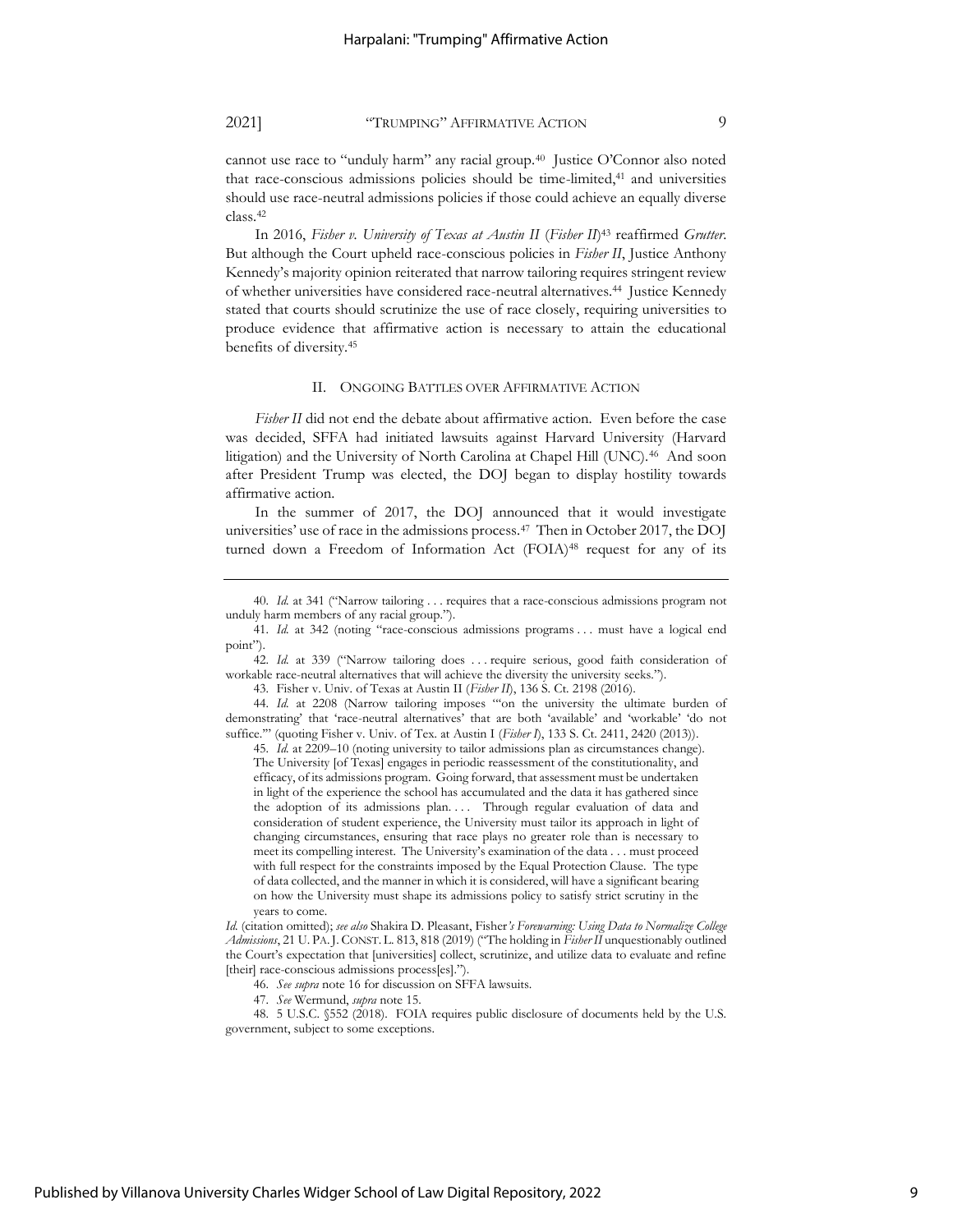documents related to Harvard's admissions policy, claiming that such documents pertained to an ongoing investigation.<sup>49</sup> In November 2017, while the Harvard litigation was proceeding, the DOJ announced it was specifically investigating Harvard's race-conscious admissions policy. It threatened to sue Harvard over "delays and challenges" in producing documents.<sup>50</sup> And in August 2018, the DOJ filed a "statement of interest" in the SFFA lawsuit, reiterating SFFA's claim that Harvard engages in "unlawful racial discrimination" against Asian American applicants.<sup>51</sup> One month later, Yale confirmed that it was also subject to a DOJ investigation regarding its race-conscious admissions policies.<sup>52</sup>

SFFA's case against Harvard went to trial in 2018 and had additional hearings in early 2019.<sup>53</sup> The case revealed more information about the details of elite university admissions than had ever been known to the public.<sup>54</sup> The parties presented a plethora of evidence, including studies of Harvard's admissions process and compelling interest in diversity, statistical models measuring how the college used race in its admissions process, and how race-neutral alternatives would affect the student body.<sup>55</sup>

In October 2019, Judge Allison Burroughs of the U.S. District Court for Massachusetts ruled in favor of Harvard, authoring a 130-page opinion.<sup>56</sup> Judge Burroughs considered at length the arguments presented by both sides.<sup>57</sup> She found

51. *See* United States Statement of Interest at 1, Students for Fair Admissions, Inc. v. President & Fellows of Harvard Coll., 397 F. Supp. 3d 126 (2014), No. 14-cv-14176-ADB (opposing Harvard's motion for summary judgment); *see also* Franklin & Zwickel, *supra* note [18.](#page-6-1)

52. Delano R. Franklin, Idil Tuysuzoglu, & Samuel W. Zwickel, *Experts: Harvard, Yale Probes Signal Future Federal Attacks on Affirmative Action*, HARV. CRIMSON (Oct. 5, 2018), <https://www.thecrimson.com/article/2018/10/5/yale-doj-investigation-news-analysis/>

[https://perma.cc/RL2E-GYTV]. The DOJ first notified Yale of this investigation on April 5, 2018. *See* Press Release, Dep't of Justice, Civil Rights Div., *Notice of Violation of Title VI of the Civil Rights Act of 1964* 1 (Aug. 13, 2020) [hereinafter Press Release, *Notice to Yale*], https://www.justice.gov/opa/press-release/file/1304591/download [https://perma.cc/4AJR-Z5GY] ("On April 5, 2018, the Department notified Yale that it was commencing a Title VI investigation into alleged discrimination in undergraduate admissions.").

53. *See* Camille G. Caldera & Sahar M. Mohammadzadeh, *Harvard Admissions Trial Ruling Will Determine Facts for Future Appeals, Experts Say*, HARV. CRIMSON (Feb. 20, 2019), https://www.thecrimson.com/article/2019/2/20/sffa-harvard-admissions-final-arguments/ [https://perma.cc/T53F-RUAG].

54. Anemona Hartocollis, *Harvard Does Not Discriminate Against Asian-Americans in Admissions, Judge Rules*, N.Y. TIMES, https://www.nytimes.com/2019/10/01/us/harvard-admissionslawsuit.html [https://perma.cc/6SCU-WQ94] (last updated Nov. 5, 2019) (noting trial "unveiled many secrets of Harvard's arcane admissions process").

55. *See* Caldera & Mohammadzadeh, *supra* note 53.

56. Students for Fair Admissions, Inc. v. President & Fellows of Harvard Coll., 397 F. Supp. 3d 126, 204 (D. Mass. 2019) (holding "Harvard's admissions process survives strict scrutiny. It serves a compelling, permissible and substantial interest, and it is necessary and narrowly tailored to achieve diversity and the academic benefits that flow from diversity."), *aff'd*, 980 F.3d 157 (1st Cir. 2020).

<sup>49.</sup> William S. Flanagan & Michael E. Xie, *Justice Department Actively Investigating Harvard Admissions*, HARV. CRIMSON (Oct. 11, 2017), https://www.thecrimson.com/article/2017/10/11/foia-confirms-doj-investigation/ [https://perma.cc/Y8EH-9U9R].

<sup>50.</sup> *See* Fernandes, *supra* note [9.](#page-4-1)

<sup>57.</sup> *See id.*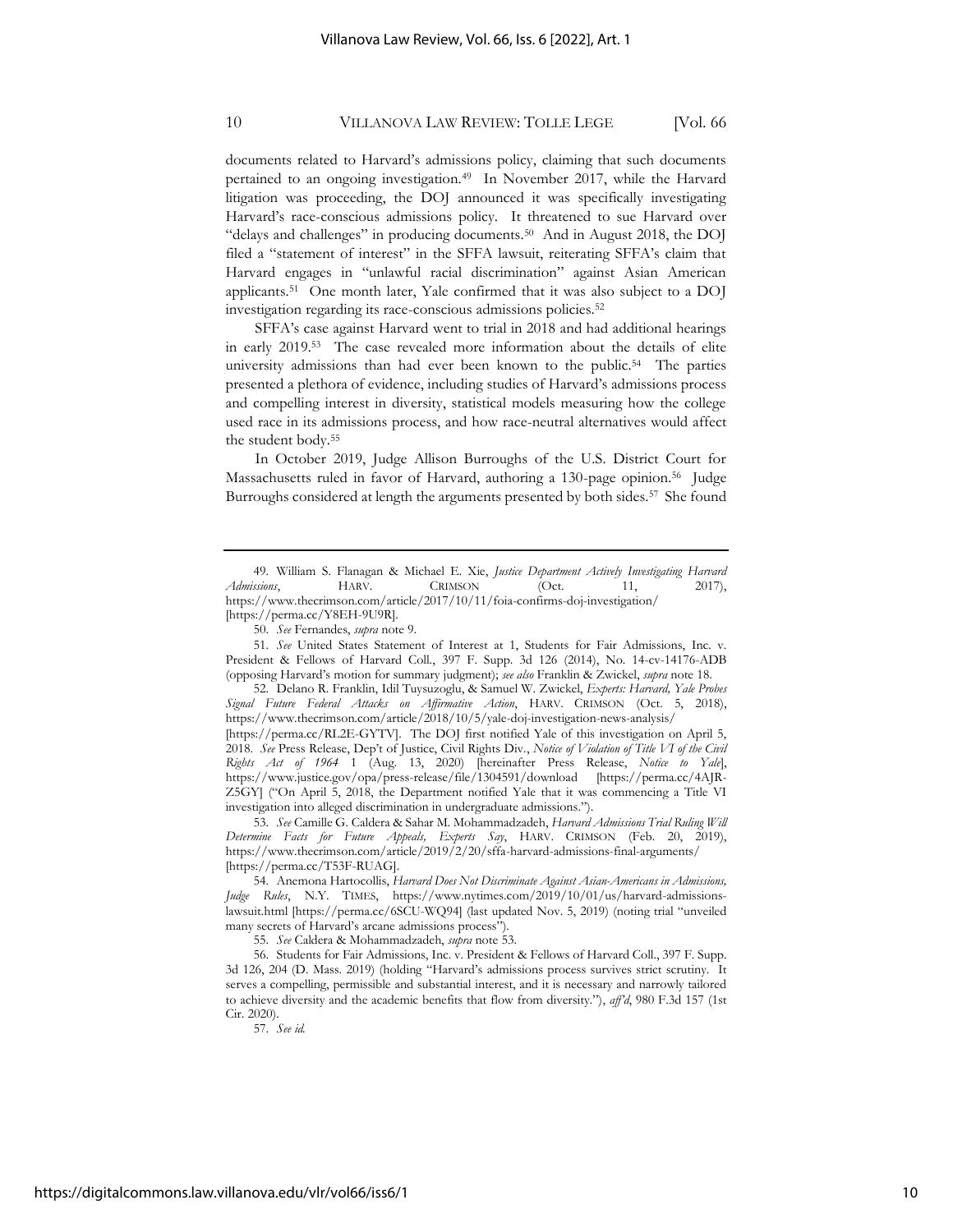that Harvard did not intentionally discriminate against Asian American applicants,<sup>58</sup> and its use of race was consistent with equal protection guidelines laid out in *Grutter* and *Fisher II*—guidelines that also apply to Title VI race discrimination.<sup>59</sup> Nevertheless, the DOJ remained vigilant in its investigations. In December 2019, the DOJ declined another FOIA request for documents related to the Harvard probe, noting again that the probe was ongoing.<sup>60</sup> As SFFA appealed its case to the U.S. Court of Appeals for the First Circuit, the DOJ focused on Yale.

In August 2020, the DOJ accused Yale of violating Title VI of the Civil Rights Act of 1964. In a four-page letter from Eric Dreiband, Assistant Attorney General for the Civil Rights Division, <sup>61</sup> the DOJ contended that "Yale's diversity goals appear to be vague, elusory, and amorphous" and "not sufficiently measurable,"<sup>62</sup> thus calling into question whether Yale has defined its compelling interest in diversity. The DOJ also claimed that Yale's race-conscious admissions policy was not narrowly tailored because it weighted race too much, used race at multiple points in the admissions process, often made race a determining factor for an applicant's admission, unduly burdened Asian-American and White applicants, and had no time limits.<sup>63</sup> Further, the DOJ claimed that Yale did not sufficiently explore race-neutral alternatives to achieve its diversity-related goals.<sup>64</sup>

The DOJ's letter demanded that Yale refrain from using race in its 2020–2021 undergraduate admissions cycle. The letter further stated that if Yale wanted to implement a race-conscious admissions policy in the future, it should submit a plan to the DOJ demonstrating that the policy is narrowly tailored—and particularly that there is an end date to the use of race.<sup>65</sup> If Yale did not agree to these measures within two weeks, the DOJ threatened to file a Title VI lawsuit.<sup>66</sup> But Yale

<sup>58.</sup> Judge Burroughs noted that "the disparity between white and Asian American applicants' personal ratings has not been fully and satisfactorily explained." *See Students for Fair Admissions, Inc.*, 397 F. Supp. 3d at 171. To determine personal rating scores, "relevant qualities might include integrity, helpfulness, courage, kindness, fortitude, empathy, self-confidence, leadership ability, maturity, or grit." *Id.* at 141. Judge Burroughs further noted that "Harvard's admissions program . . . would likely benefit from conducting implicit bias trainings for admissions officers . . . ." *Id.* at 204.

<sup>59.</sup> Alexander v. Sandoval, 532 U.S. 275, 280–82 (2001) (discrimination under Equal Protection Clause by institution accepting federal funds also violates Title VI); Regents of the Univ. of Cal. v. Bakke, 438 U.S. 265, 284–85 (1978) (noting Title VI must be read against background of Equal Protection Clause).

<sup>60.</sup> *See* Camille G. Caldera, *Justice Department Continues Investigation into Harvard Admissions*, HARV. CRIMSON (Dec. 18, 2019), https://www.thecrimson.com/article/2019/12/18/foia-dojcontinues-investigation/ [https://perma.cc/35BU-FX5L].

<sup>61.</sup> *See* Press Release, *Notice to Yale*, *supra* note 52, at 1 ("[T]he United States Department of Justice has determined that Yale University violated, and is continuing to violate, Title VI of the Civil Rights Act of 1964 by discriminating on the basis of race and national origin . . . in its undergraduate admissions with respect to domestic non-transfer applicants to Yale College." (citation omitted)).

<sup>62.</sup> *Id.* at 2.

<sup>63.</sup> *See id.* at 3–4.

<sup>64.</sup> *Id.* at 4.

<sup>65.</sup> *Id.*

<sup>66.</sup> *See id.* (stating DOJ would consider lawsuit if "compliance cannot be secured by voluntary means").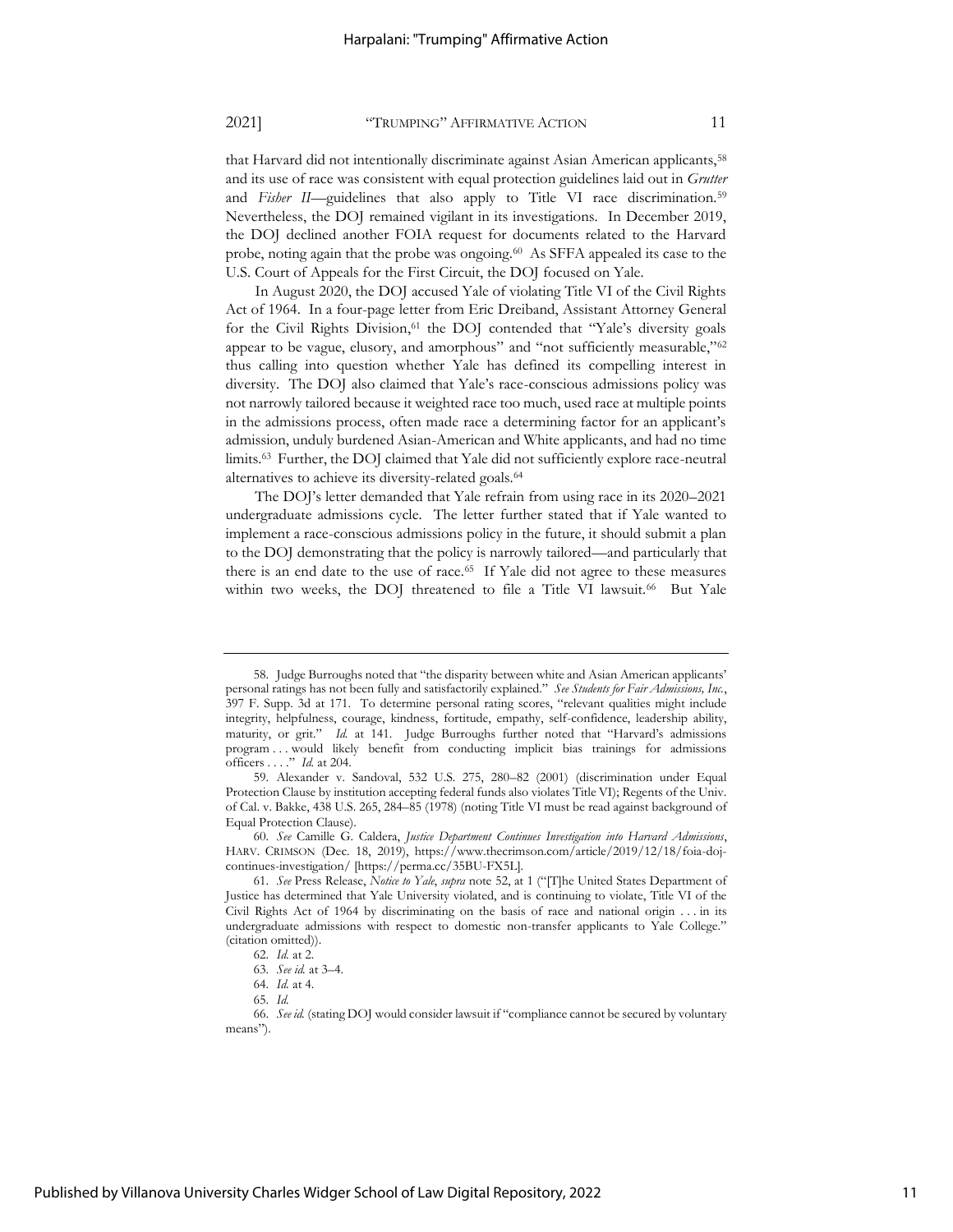immediately announced that it would not change its admissions policy in response to the DOJ's letter.<sup>67</sup> And in October 2020, the DOJ did file suit against Yale.<sup>68</sup>

Meanwhile, SFFA continued its efforts to dismantle affirmative action. In the Harvard litigation, the U.S. Court of Appeals for the First Circuit affirmed the district court ruling for Harvard.<sup>69</sup> SFFA's lawsuit against UNC concluded trial in November, with a ruling expected in the next few months.<sup>70</sup> And despite the 2016 Fisher II ruling, SFFA again challenged the University of Texas at Austin's raceconscious admissions policy in state court and federal court.<sup>71</sup> While SFFA voluntarily dismissed the state lawsuit, the federal case is ongoing.<sup>72</sup>

#### III. AFFIRMATIVE ACTION: UNCERTAINTIES IN THE LAW

The challenges by SFFA and the Trump DOJ have taken advantage of open issues in the Supreme Court's legal framework. *Grutter*'s requirement that raceconscious admissions policies be flexible and individualized leaves many uncertainties and questions—questions that are asked through litigation. What constitutes a "critical mass" of minority students?<sup>73</sup> What are the limits on

68. *See* Press Release, Dep't of Justice, *supra* not[e 11](#page-4-2) (remarking on DOJ suing Yale).

69. *See* Students for Fair Admissions, Inc. v. President & Fellows of Harvard Coll., 980 F.3d 157 (1st Cir. 2020), http://media.ca1.uscourts.gov/pdf.opinions/19-2005P-01A.pdf [https://perma.cc/GNF4-BYHQ].

70. *See* Murphy, *supra* note [16.](#page-6-0)

71. *See* Press Release, Students for Fair Admissions, *Students for Fair Admissions Files Federal Lawsuit to Stop University of Texas's Race-Based Admissions Policies*, CISION PR NEWSWIRE (July 21, 2020, 7:31 AM), https://www.prnewswire.com/news-releases/students-for-fair-admissions-filesfederal-lawsuit-to-stop-university-of-texass-race-based-admissions-policies-301096964.html [https://perma.cc/L855-8TLF].

Although SFFA's legal challenges have thus far been unsuccessful, there was another recent setback for affirmative action. In November 2020, California voters rejected Proposition 16, a referendum which would have repealed the state's 1996 ban on government use of race-conscious policies. *See* Vinay Harpalani, *What the California Vote to Keep the Ban on Affirmative Action Means for Higher Education*, CONVERSATION (Nov. 10, 2020), https://theconversation.com/what-thecalifornia-vote-to-keep-the-ban-on-affirmative-action-means-for-higher-education-149508 [https://perma.cc/L6PN-PECK].

72. *See Students for Fair Admission (SFFA) v. University of Texas at Austin: Case Summary*, LAWS. COMMITTEE FOR CIVIL RTS. UNDER LAW, https://lawyerscommittee.org/students-for-fairadmissions-sffa-v-university-of-texas-at-austin/ [https://perma.cc/FL57-LX4B] (last visited Jan. 20, 2021) ("On July 9, 2020, *SFFA* voluntarily dismissed its state-based lawsuit challenging UT's race-conscious policy. On July 20th, SFFA filed a new lawsuit in SFFA in the federal district court for the Western District of Texas. The new lawsuit similarly targets UT's holistic, race-conscious admissions program . . . ."). For more information on the SFFA's current federal lawsuit against the University of Texas at Austin, see Henry Kokkeler, *University of Texas 'Increased Its Reliance on Race' After Supreme Court Admissions Ruling, Lawsuit Says*, C. FIX (July 30, 2020), https://www.thecollegefix.com/university-of-texas-increased-its-reliance-on-race-after-supremecourt-admissions-ruling-lawsuit-says/ [https://perma.cc/5UDM-USLK].

73. For a general discussion of how "critical mass" is a maligned concept, see Vinay Harpalani, Fisher*'s Fishing Expedition*, 15 U. PA. J. CONST. L. HEIGHT. 57, 58–59 (2012) (discussing

<sup>67.</sup> Peter Salovey, *Yale's Steadfast Commitment to Diversity*, YALE U. (Aug. 13, 2020), https://president.yale.edu/speeches-writings/statements/yales-steadfast-commitment-diversity [https://perma.cc/RL49-98YK] ("Yale College will not change its admissions processes in response to today's letter because the DOJ is seeking to impose a standard that is inconsistent with existing law.").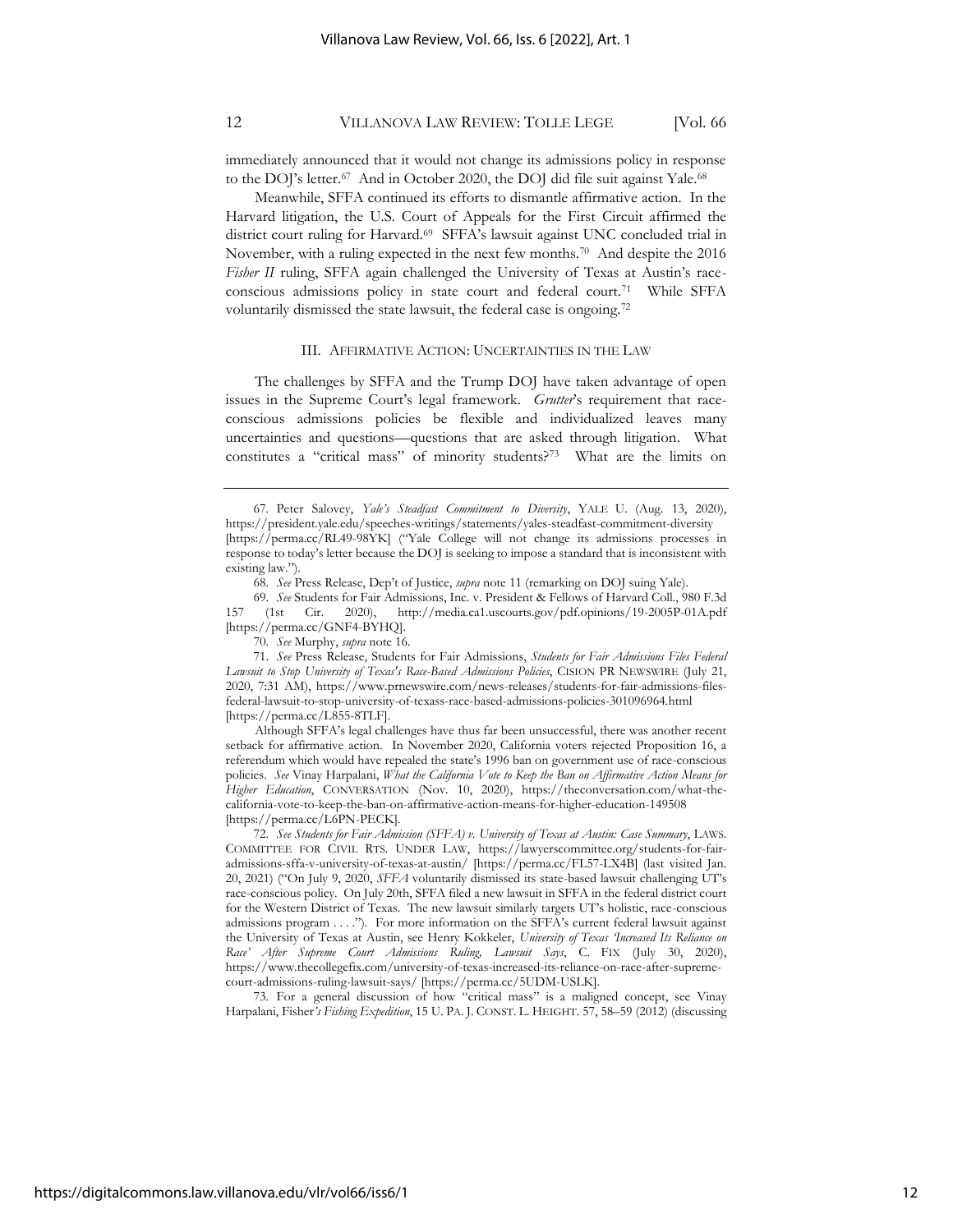universities' compelling interest in the educational benefits of diversity,<sup>74</sup> and in how much detail do universities have to articulate their diversity-related educational goals? Although courts give deference to universities in defining the compelling interest,<sup>75</sup> challenges to race-conscious policies always press universities to give specific, measurable, diversity-related goals.<sup>76</sup> Numerical set-asides for underrepresented minority groups are unconstitutional, $77$  but some measurable index of "critical mass" is necessary to meet *Grutter* and *Fisher*'s narrow tailoring requirements.<sup>78</sup> Universities have to determine when race-neutral alternatives will suffice to attain a "critical mass" and they will no longer need to consider race in admissions.<sup>79</sup>

Similarly, the Supreme Court's framework is also ambiguous regarding what is means for an admissions policy to "unduly harm" racial groups. It does not give clear guidelines on how much weight universities can give to race.<sup>80</sup> Generalizable standards to evaluate any of these issues would be difficult to devise because universities have different histories, demographics, and educational missions. Litigants can always claim that a university has not defined its diversity-related goals precisely enough to meet a compelling interest, that its race-conscious policy is not narrowly tailored to that interest, and that the university has not devised sufficient metrics to determine when race-conscious policies will no longer be necessary.

The Trump DOJ's investigations take on greater importance in this context. They use federal government resources to mandate that elite universities reveal

74. *See* Vinay Harpalani, *Narrowly Tailored but Broadly Compelling: Defending Race-Conscious Admissions After* Fisher, 45 SETON HALL L. REV. 761, 772–80 (2015) (discussing how compelling interest in diversity lacks limits).

75. *See* Fisher v. Univ. of Tex. at Austin (*Fisher I*), 570 U.S. 297, 310 (2013) (noting courts give partial deference when evaluating educational benefits of diversity that universities consider "integral"). *Fisher II* noted that "[o]nce . . . a university gives 'a reasoned, principled explanation' for its decision, deference must be given 'to the University's conclusion, based on its experience and expertise, that a diverse student body would serve its educational goals.'" *See* Fisher v. Univ. of Tex. at Austin II (*Fisher II*), 136 S. Ct. 2198, 2208 (2016).

76. *See, e.g.*, *supra* notes 61–62 and accompanying text.

77. *See* Regents of the Univ. of Cal. v. Bakke, 438 U.S. 265, 316 (1978) (noting fixed numerical set-asides unnecessary for educational diversity).

78. *See supra* notes 41–42, 44–45, and accompanying text. Even the definition of "raceneutral" is ambiguous.

80. *See* Ian Ayres & Sydney Foster, *Don't Tell, Don't Ask: Narrow Tailoring After* Grutter *and* Gratz, 85 TEX. L. REV. 517, 558 (2007) ("[T]he Grutter Court failed to offer a theory for where the line should be drawn between programs that weight race too heavily and those that do not."); Vinay Harpalani, *Diversity Within Racial Groups and the Constitutionality of Race-Conscious Admissions*, 15 U. PA. J. CONST. L. 463, 529 (2012) ("[T]he allowable weight given to race, in aggregate, needs to be clarified to provide a limiting principle for *Grutter*-like admissions plans.").

oral argument in *Fisher I*, where several Justices pressed University of Texas at Austin's counsel to define "critical mass"). *But see* Sheldon Lyke*, Catch Twenty-Wu? The Oral Argument in* Fisher v. University of Texas *and the Obfuscation of Critical Mass*, 107 NW. L. REV. COLLOQUY 209, 223 (2013) ("'Unasking' the questions that lead to the critical mass catch-22 can lead to awareness that our present understandings of precedent are misguided. . . . [O]pponents of affirmative action have reframed and reconceptualized critical mass outside of its established framework as a relative, not a rigid, criterion.").

<sup>79.</sup> *See* Vinay Harpalani, *The Double-Consciousness of Race-Consciousness and the Bermuda Triangle of University Admissions*, 17 U. PA. J. CONST. L. 821, 837 (2015) (noting "the Supreme Court has not even acknowledged . . . disparate understandings of race-neutrality, much less addressed them in any meaningful way").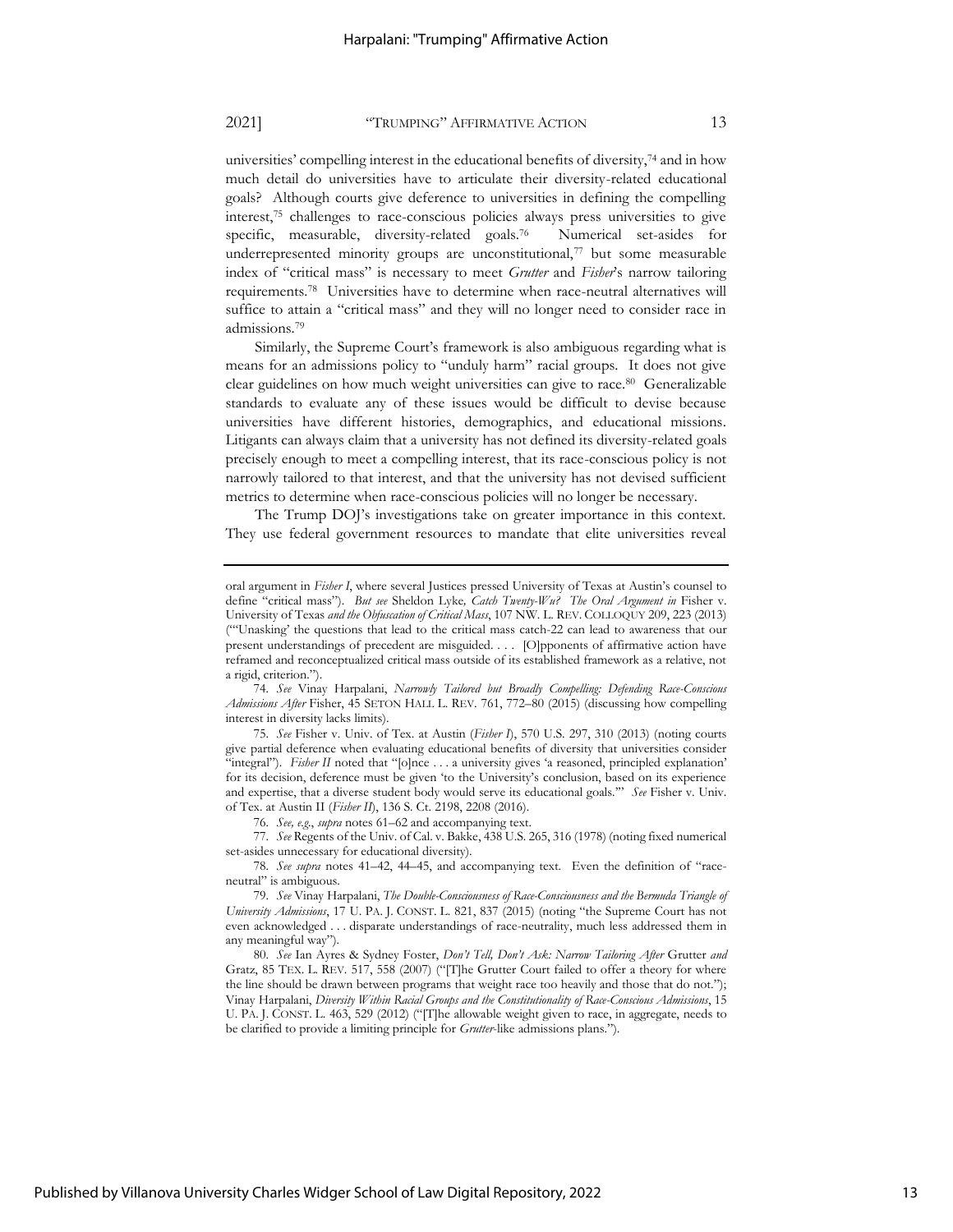information about their admissions processes. Universities are reluctant to reveal such information because open issues in the Supreme Court's framework allow almost any new information to be the basis of novel litigation.

Revelations about the admissions process can also be a source of embarrassment for universities, as shown by the Harvard litigation. Although Harvard prevailed against SFFA at the district court, the lawsuit forced Harvard to disclose many details about its admissions process.<sup>81</sup> And while Judge Burroughs found that Harvard did not intentionally discriminate against Asian Americans, her opinion criticized Harvard's admissions program for its unexplained disparity between white and Asian-American applicants on Harvard's personal rating scores.<sup>82</sup> To avoid embarrassment, some universities may be compelled to eliminate raceconscious admissions. Even if not, they may make their admissions processes even more obscure, or they may curb the use of race in admissions at the expense of student body diversity.

#### IV. THE FUTURE OF AFFIRMATIVE ACTION

The Trump DOJ's legal challenges have also been part of a broader political strategy to attack the use of race in admissions.<sup>83</sup> The DOJ investigations forced universities to reveal secretive and potentially embarrassing information about their admissions processes.<sup>84</sup> Even if these investigations do not lead directly to elimination of race-conscious policies, they can negatively affect public perceptions of such policies. In this way, former-President Trump's DOJ has damaged affirmative action in the long run.

President Joe Biden's DOJ can undo some of the damage to affirmative action that Trump's DOJ inflicted. Given President Biden's prior support for affirmative action<sup>85</sup> and his gratitude especially to African-American voters, <sup>86</sup> his DOJ is likely to take steps to defend affirmative action. Biden has selected Kristen Clarke and Vanita Gupta, leaders of two of the most prominent American civil organizations,

<sup>81.</sup> *See* Franklin & Zwickel, *supra* note [18](#page-6-1) (noting that "[o]ver the course of summer 2018, hundreds of pages of internal [Harvard] College documents related to the admissions process became public as part of the summary judgment phase of the lawsuit").

<sup>82.</sup> *See* Students for Fair Admissions, Inc. v. President & Fellows of Harvard Coll., 397 F. Supp. 3d 126, 171 (D. Mass. 2019) (discussing unsatisfactory discrepancy between white and Asian American applicants' personal ratings), *aff'd*, 980 F.3d 157 (1st Cir. 2020).

<sup>83.</sup> *See* Franklin, Tuysuzoglu, & Zwickel, *supra* note 52.

<sup>84.</sup> *See* Hartocollis, *supra* note 54; *see also Students for Fair Admissions*, 397 F. Supp. 3d at 141 (listing qualities included in personal rating scores); Franklin & Zwickel, *supra* note 18 (discussing numerous pages of admissions documents released).

<sup>85.</sup> For discussion on President Biden's prior support for affirmative action, see *supra* note 14 and accompanying text.

<sup>86.</sup> *Read the Full Text of Joe Biden's Speech After Historic Election*, ABC NEWS (Nov. 7, 2020, 9:44 PM), https://abcnews.go.com/Politics/read-full-text-joe-bidens-speech-historicelection/story?id=74084462 [https://perma.cc/2WQ9-J3YZ] (President-elect Joe Biden stating: "[E]specially those moments when this campaign was at its lowest ebb, the African American community stood up again for me. You always had my back and I'll have yours.").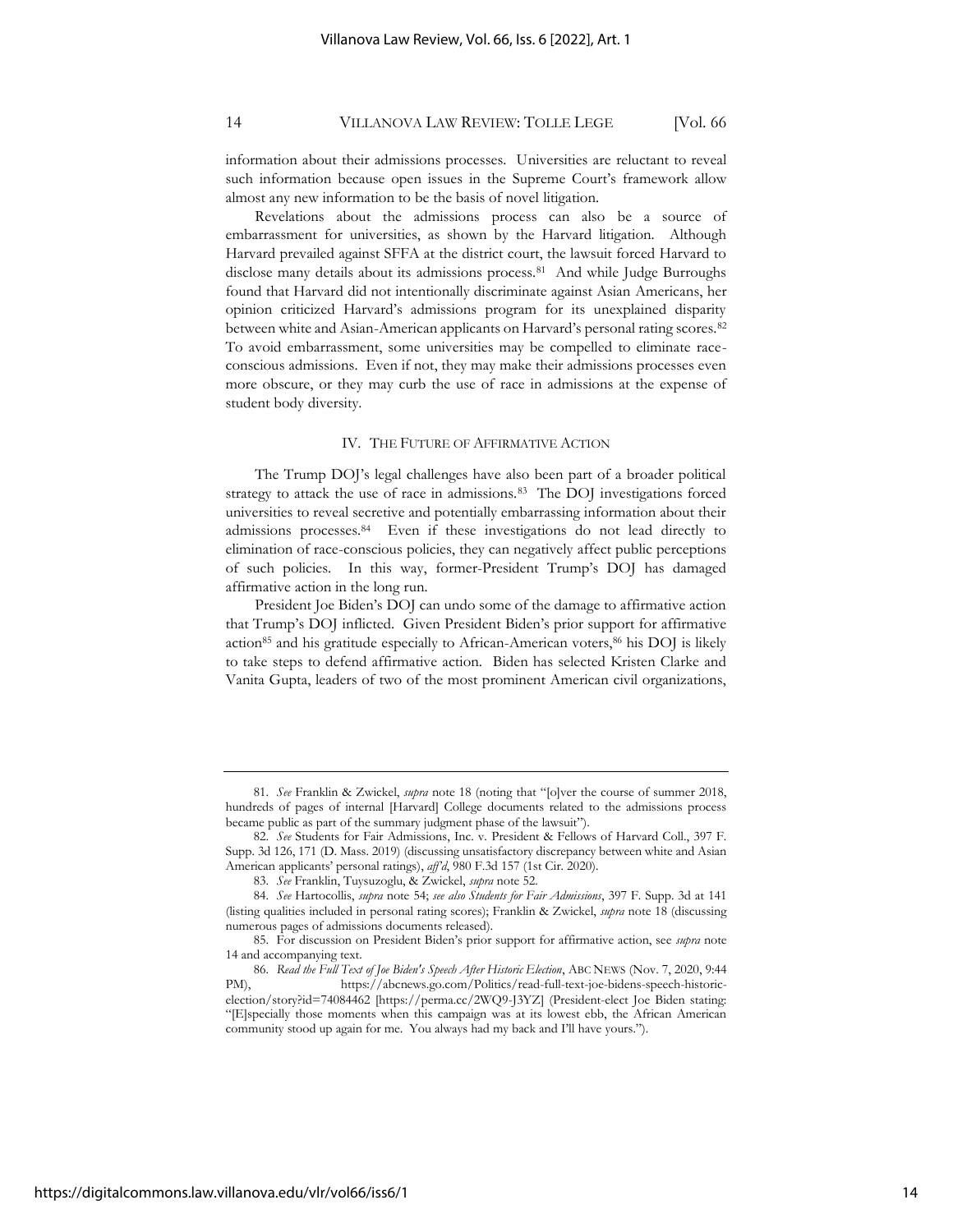to fill high-level positions in his DOJ.<sup>87</sup> The Biden administration can also reinstate Obama-era guidance for universities to make sure their race-conscious admissions policies are constitutional under Supreme Court precedent.<sup>88</sup> It can file amicus briefs in favor of universities that face lawsuits.<sup>89</sup> And of course, the Biden administration can drop the DOJ investigations of Harvard and Yale.<sup>90</sup>

Nevertheless, SFFA continues its efforts to dismantle affirmative action. It moved to intervene in the Yale lawsuit, but the U.S. District Court for the District of Connecticut denied this motion.<sup>91</sup> In the Harvard litigation, SFFA will file a petition for a writ of certiorari to the Supreme Court, which is due by mid-April 2021.<sup>92</sup> If the Supreme Court takes the case, it would likely strike down raceconscious admissions policies, given its current ideological composition.<sup>93</sup>

Alternatively, the Court might deny certiorari.<sup>94</sup> Chief Justice John Roberts in particular is concerned with the Court's legitimacy, <sup>95</sup> and revisiting affirmative action could give the impression the Court is a political body rather than a legitimate, impartial government branch.<sup>96</sup> Less than five years have passed since the Court

89. *See* Fu & Lu, *supra* not[e 14](#page-5-1) (noting experts believe Biden administration would file amicus brief to support Harvard).

90. *See id.* (noting "many legal experts anticipate the Department of Justice to shift its support toward Harvard" and end investigations); Brown & Davidson, *supra* note 10 (noting "Yale affiliates told the [*Yale Daily News*] that the new Democratic administration could drop the lawsuit").

91. *See* United States v. Yale Univ., Civil Action No. 3:20 cv 1534 (CSH), 2021 WL 219442, at \*6 (D. Conn. Jan. 19, 2021) (denying motion to intervene after finding United States capable of adequately representing SFFA's interest in case).

92. Audrey Anderson, *Harvard's Affirmative Action Plan Upheld by First Circuit: Victory Now But What Will Come Next?*, JD SUPRA (Nov. 17, 2020), https://www.jdsupra.com/legalnews/harvards-affirmative-action-plan-68389/ [https://perma.cc/79GR-2HQZ].

<sup>87.</sup> *See* Press Release, Biden-Harris Transition, *President-elect Biden Announces Key Nominations for the Department of Justice* (Jan. 7, 2021), https://yubanet.com/usa/president-elect-bidenannounces-key-nominees-for-department-of-justice/ [https://perma.cc/T9VC-TGVZ]. Kristen Clarke, President and Executive Director of the Lawyers' Committee for Civil Rights Under Law, is the nominee for Assistant Attorney General for Civil Rights. *Id*. Vanita Gupta, President and CEO of the Leadership Conference on Civil and Human Rights and former Acting Assistant Attorney General for the Civil Rights Division in the Obama administration, is the nominee for Associate Attorney General. *See* Leadership Conference on Civil and Human Rights, *Vanita Gupta: President and CEO*, CIVILRIGHTS.ORG, https://civilrights.org/about/our-staff/vanita-gupta/ [permalink unavailable] (last visited Jan. 23, 2021).

<sup>88.</sup> *See* DOJ GUIDANCE, *supra* note 12. Additionally, the Biden administration would likely rescind Trump's executive order that restricted diversity training for federal government employees and contractors. *See Joe Biden Administration Likely to Overturn Controversial Donald Trump Diversity Training Executive Order*, USA TODAY (Nov. 8, 2020, 7:01 AM), https://www.usatoday.com/story/money/2020/11/08/donald-trump-diversity-executive-orderjoe-biden/6180668002/ [https://perma.cc/37W5-2RTW].

<sup>93.</sup> *See* Vinay Harpalani, *The Supreme Court and the Future of Affirmative Action*, RACE AND THE LAW PROF BLOG (Oct. 28, 2019), https://lawprofessors.typepad.com/racelawprof/2019/10/thesupreme-court-and-the-future-of-affirmative-action.html [https://perma.cc/Z8BX-KLWV]. (indicating Justices Kavanaugh and Gorsuch thought to oppose race-conscious admissions policies).

<sup>94.</sup> *See id.*

<sup>95.</sup> *See* Jeffrey Rosen, *John Roberts is Just Who the Supreme Court Needed*, ATLANTIC (July 13, 2020), https://www.theatlantic.com/ideas/archive/2020/07/john-roberts-just-who-supremecourt-needed/614053/ [https://perma.cc/MS3V-TR8A] ("[Chief Justice] Roberts is . . . working with his colleagues to maintain the Court's bipartisan legitimacy . . . .").

<sup>96.</sup> Harpalani, *supra* note 93.